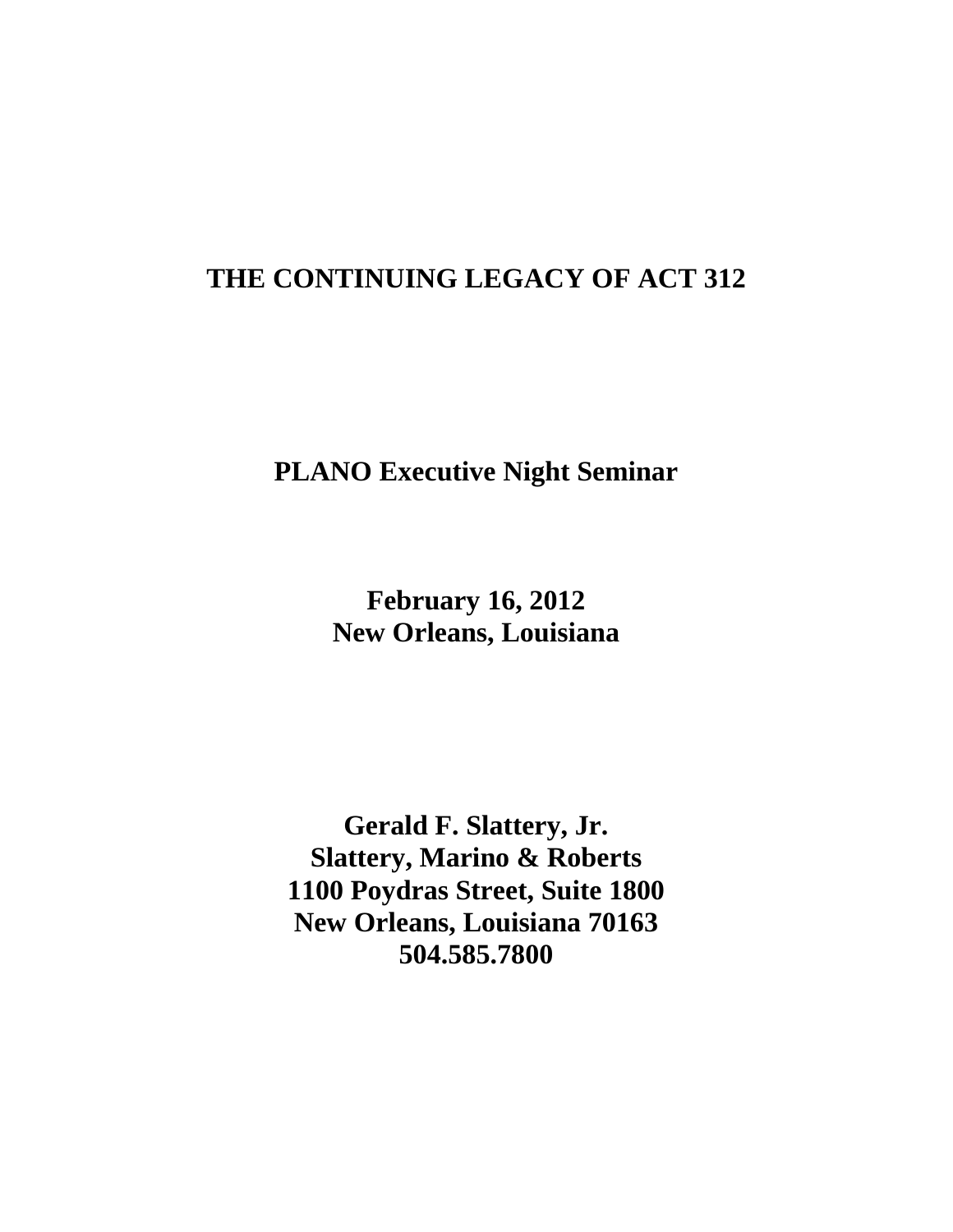# **TABLE OF CONTENTS**

| $\mathbf{I}$ . |           |  |
|----------------|-----------|--|
| A.             |           |  |
| <b>B.</b>      |           |  |
| $\prod$ .      |           |  |
|                |           |  |
|                | <b>B.</b> |  |
|                |           |  |
|                | D.        |  |
| Е.             |           |  |
| F.             |           |  |
|                | G.        |  |
|                | Н.        |  |
| III.           |           |  |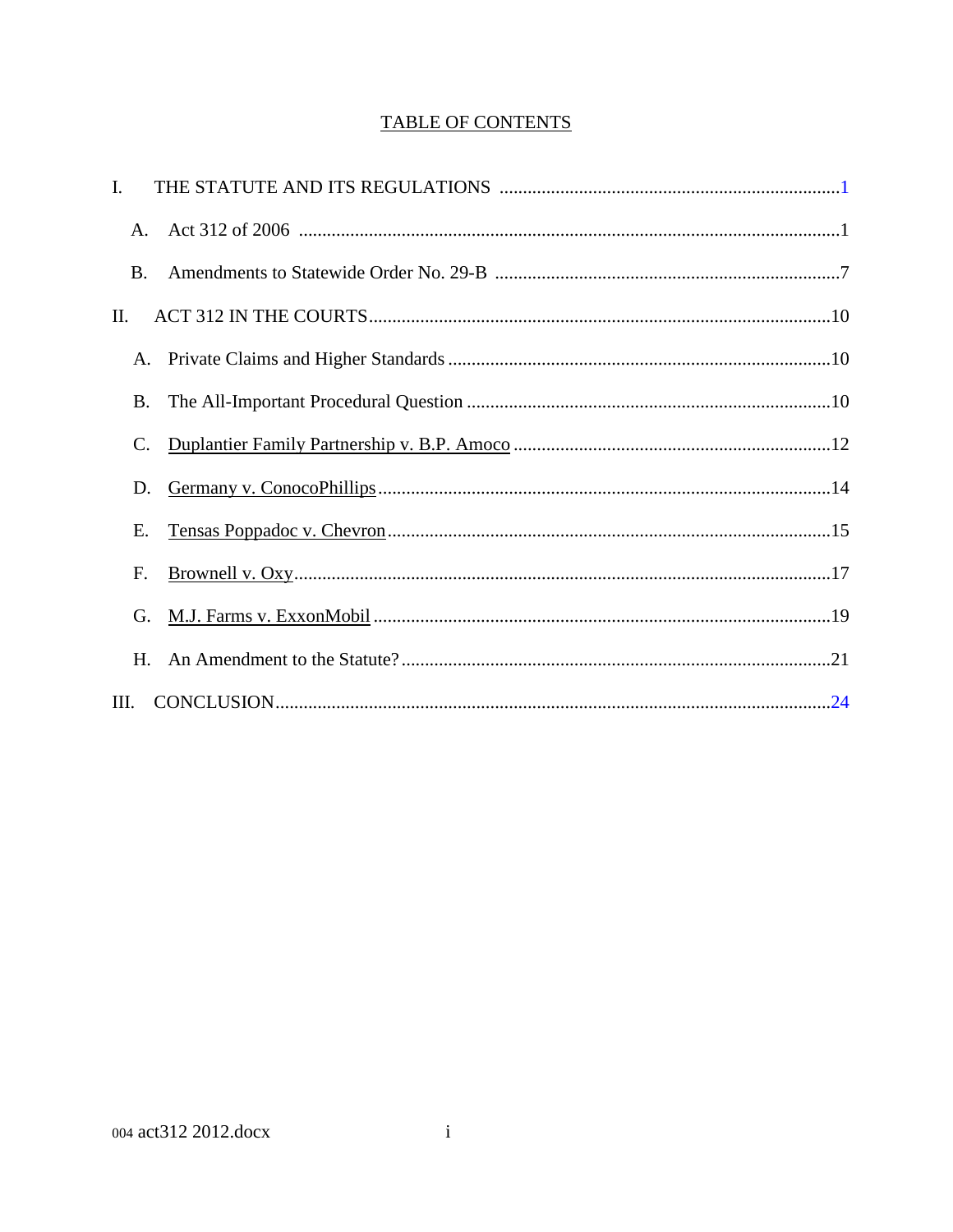# **THE LEGACY OF ACT 312**

# I. THE STATUTE AND ITS REGULATIONS

#### A. Act 312 of 2006

Act 312, signed by the Governor and effective on June 8, 2006, amended existing sections and enacted new sections in Louisiana Revised Statutes Title 30 ("Minerals, Oil and Gas, and Environmental Quality"), in order to address the explosive proliferation of lawsuits alleging environmental contamination of oil and gas production sites in Louisiana. In the parlance of the industry, these lawsuits are "legacy lawsuits," based upon the rule in La. Min. Code art. 129 (La. R.S. 31:129) that "[a]n assignor or sublessor is not relieved of his obligations or liabilities under a mineral lease unless the lessor has discharged him expressly and in writing." The effect of this rule is that a mineral lessee who has sold his interest in a lease may later—in some cases, decades later—be held liable to the then landowner for restoration of the leased premises. This trailing liability for the original lessee and subsequent assignees or sublessees is the "legacy" of their ownership interest in the lease.

In legacy lawsuits, plaintiff landowners typically implead as defendants all of the companies (or their corporate successors) who ever owned an interest in the mineral lease.

<span id="page-2-0"></span> <sup>\*</sup> Gerald F. Slattery, Jr. is a shareholder in the New Orleans-based law firm of Slattery, Marino & Roberts. His practice is concentrated in commercial litigation, representing corporations in the oil and gas industry and financial institutions. He has represented corporations in the oil and gas industry in the defense of landowner and royalty owner actions, take-or-pay litigation, surface restoration cases, well blowout cases, personal injury and property damage claims, and in contract litigation (including disputes involving joint exploration agreements, farmout agreements, operating agreements and drilling contracts). He has also represented financial institutions and regulatory agencies in credit restructures, foreclosures, commercial loan collection actions and the defense of lender liability claims, and represents creditors in bankruptcy proceedings.

Mr. Slattery is a member of the Louisiana Bar Association. He has published on various aspects of oil, gas and mineral law and has lectured at energy industry-sponsored seminars and programs. He is the author of articles that have appeared in Landman (the journal of the AAPL) and The Professional Geologist. He received a Juris Doctor degree from Tulane Law School in 1978, where he was a Senior Fellow and Managing Editor of the Tulane Law Review, and he received a Bachelor of Science degree from Louisiana State University in 1973.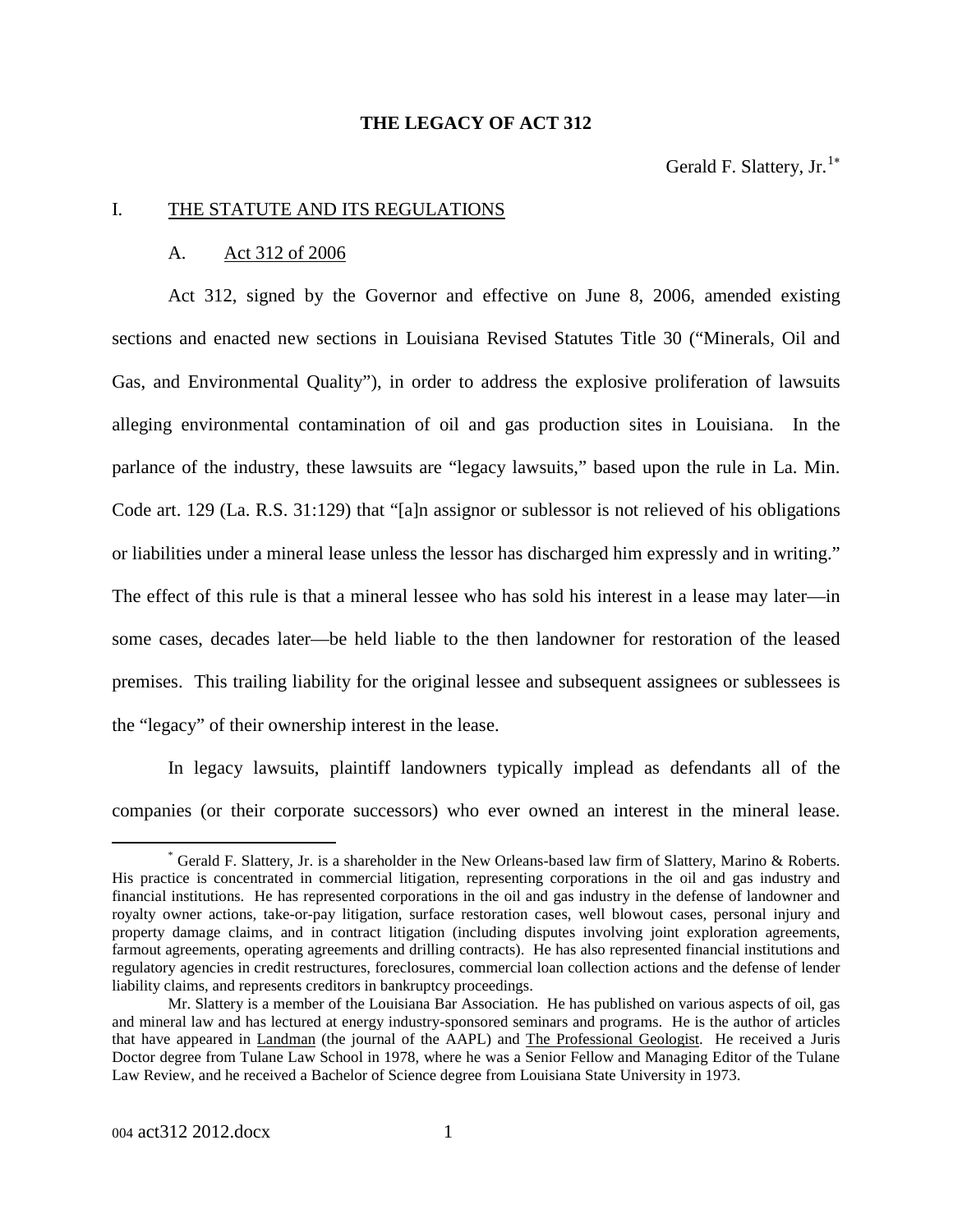Sometimes the defendants include companies who, or whose predecessors, have not owned an interest in the field for thirty or more years. The cases sometimes produce large settlements or jury verdicts, which created a paradox. Although the supposed purpose of such suits is to remediate the properties, prior to Act 312 Louisiana law imposed no requirement on a landowner who had received a large award for remediation actually to use the award to clean up his property. The Louisiana Supreme Court in Corbello v. Iowa Production Co., 850 So.2d 686 (La. 2003), had acknowledged this irony with a judicial shrug:

> While recognizing the need for a comprehensive body of legislation wherein the state would oversee the problem of oilfield waste sites, we note that the legislature was careful not to take away a private landowner's right to seek redress against oil companies.

. . . .

There is no indication as to whether the legislature contemplated the fact that private landowners may or may not use the money from the judgment to restore land, but it is clear that it did not implement a procedure to ensure that landowners will in fact use the money to clean the property.

Id. at 699 (emphasis added).

The irony was compounded by another statute, La. R.S. 30:89.1, which in its pre-Act 312 version gave an oil company which had paid a judgment or settlement to a landowner a credit against any later enforcement actions by regulatory agencies. As a result, an oil company could pay a landowner for remediation; the landowner could take the money and not use it to remediate but instead keep it; and the Office of Conservation of the Louisiana Department of Natural Resources ("DNR") would be powerless (to the extent of the oil company's payment) later to compel the oil company to clean up the property.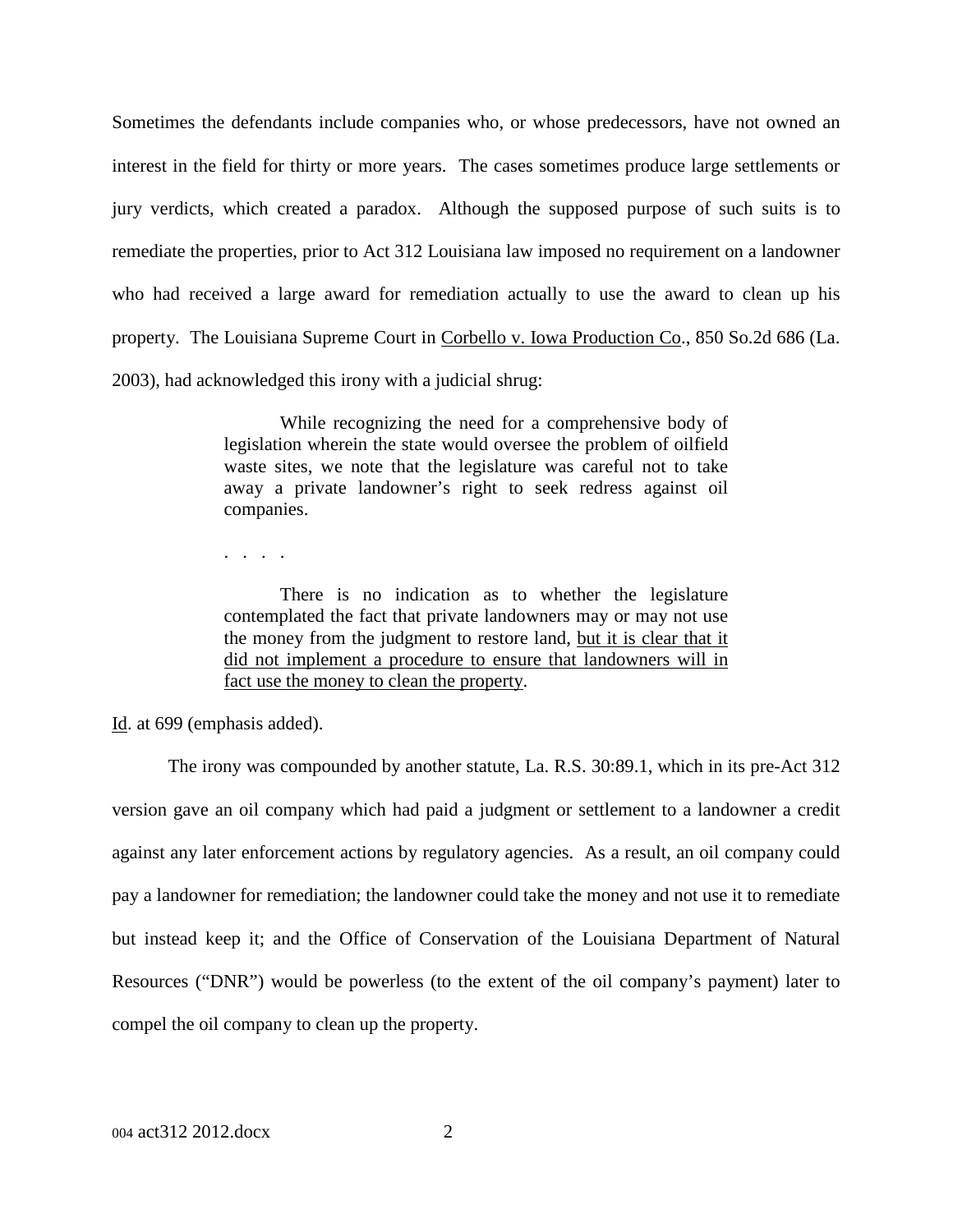The Legislature responded in Act 312 by establishing a sequenced protocol for the management of cases alleging environmental contamination and the remediation of contaminated properties. The Act is meant to carry out the Legislature's constitutional mandate to protect the natural resources of Louisiana "consistent with the health, safety and welfare of the people," by "providing the procedure for judicial resolution of claims for environmental damage to property arising from activities subject to the jurisdiction of [DNR]." La. R.S. 30:29A. The Act's newly enacted Section 29 of Title 30 sets forth this procedure, and addresses other issues related to the remediation of contaminated properties.

1. "[I]mmediately" upon the filing or amendment of a pleading that alleges the occurrence of "environmental damage" (defined as "actual or potential . . . damage . . . to environmental media caused by contamination resulting from activities associated with oilfield sites . . .," La. R.S. 30:29I(1)), the plaintiff must notify the Louisiana Attorney General and DNR. The litigation is stayed for thirty days following this notice. DNR or the Attorney General has the right to intervene, and the rights of both agencies to bring independent civil or administrative actions are not impaired. La. R.S. 30:29B.

2. Upon either (i) a party's admission of liability for environmental damage or (ii) the factfinder's (judge or jury; the statute uses the word "court" when it refers only to the judge) determination that such damage exists and that a party caused or is legally responsible for it, the court orders the affected party (or parties) to develop a plan for the "evaluation or remediation to applicable standards" of the contamination and to submit same to DNR and the court. The plaintiff and other (not responsible) parties may comment on the plan or submit their own plans within thirty days after the responsible party's submission. All plans must include cost estimates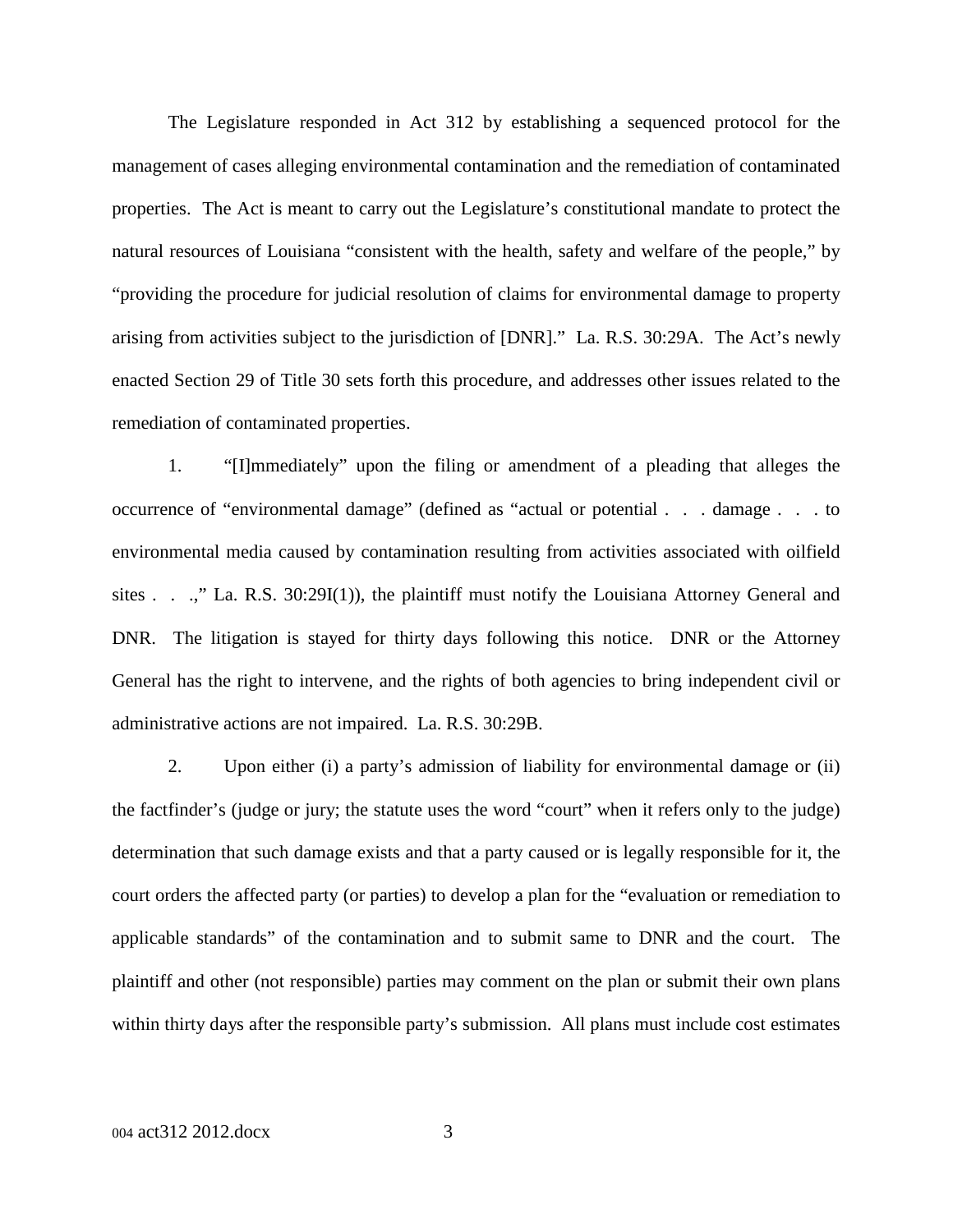for implementation. The responsible party must pay the cost of DNR's review of all plans. La. R.S. 30:29C(1).

3. DNR conducts a public hearing on the plans within sixty days from the last day for their submittal, has another sixty days to approve one of them or to come up with its own plan, and is required to issue written reasons for its actions. (The agency may obtain extensions of no more than sixty days to conduct the hearing or to approve or promulgate a plan.) Any plan endorsed by DNR shall conform to "applicable standards," meaning Statewide Order No. 29-B, La. Admin. Code 43:XIX, Chapter 6. DNR's approval of the plan is not an "adjudication subject to appellate review. . . . " La. R.S.  $30:29C(2), (3), (4)$ .

4. The court then reviews the DNR-sanctioned plan, and "shall adopt" it unless a party proves that another plan is more feasible to protect the environment and public health. The court enters a judgment adopting a plan, assigns written reasons for its judgment, and orders the responsible party/parties to fund the plan's implementation by means of a deposit into the court's registry. The court's judgment is final under La. Code Civ. Pro. art. 2081 et seq. for appeal purposes. Any appeal is a de novo review, and "shall be heard with preference and on an expedited basis." La. R.S. 30:29C(5), (6).

5. Subsection D expressly mandates that moneys that are paid for clean-up shall be used for clean-up:

> The court shall issue such orders as may be necessary to ensure that any such funds [in the court's registry] are actually expended in a manner consistent with the adopted plan for the evaluation or remediation of the environmental damage for which the award or payment is made.

La. R.S. 30:29D(3) (emphasis added).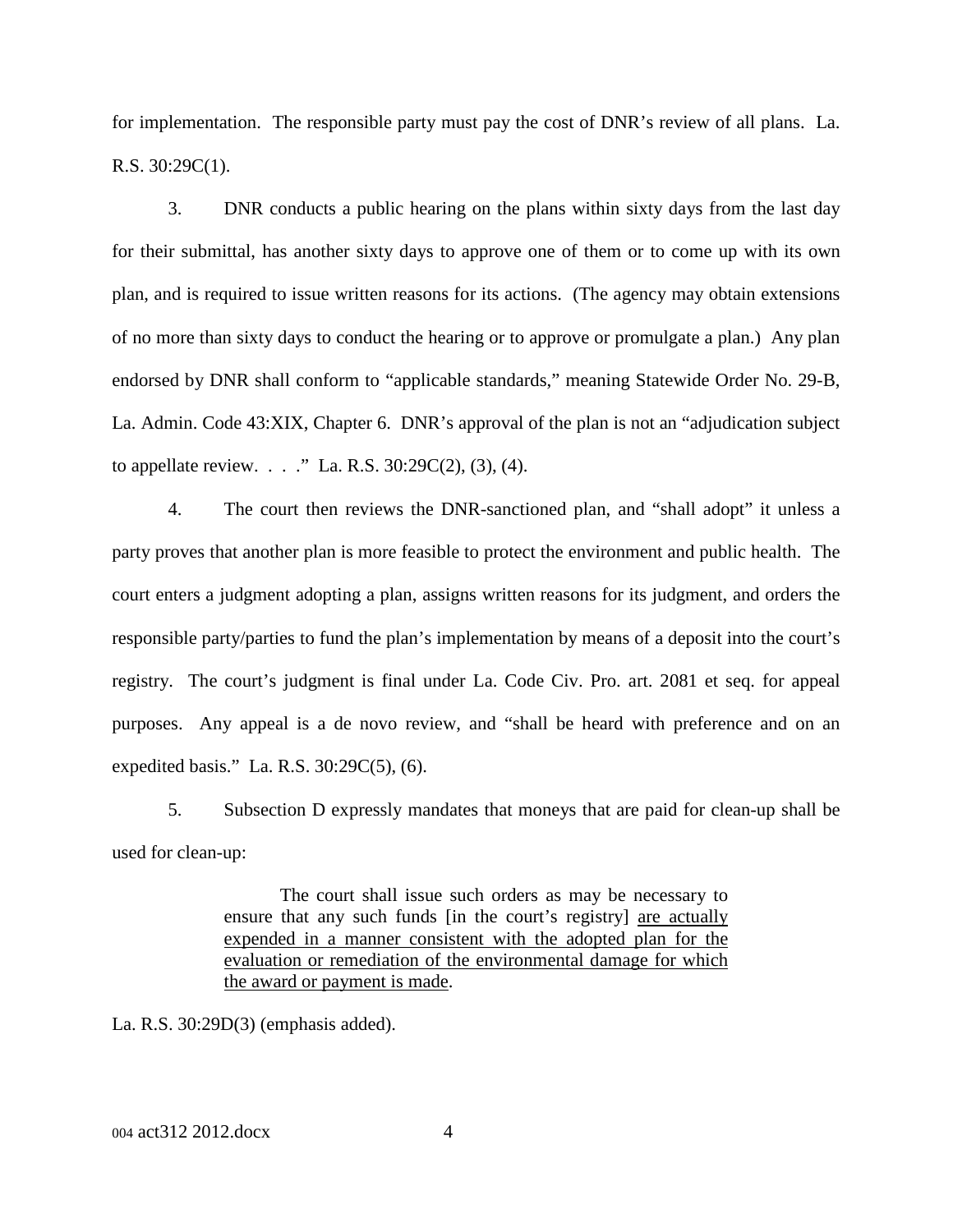The court may allow the clean-up funds to be deposited incrementally into the registry, but if the court does so it must require the posting of a bond, valid through completion of the remediation, in an amount sufficient for the total cost of implementation of the plan, subject to exceptions applicable to suspensive appeals (see La. Code Civ. Pro. art. 2124). The court retains jurisdiction over the deposited funds and the responsible party/parties until the plan is completely implemented, and may order the deposit of additional funds if necessary. Any funds remaining in the court's registry after the plan has been implemented will be returned to the depositor. La. R.S.30:29D(1), (2), (4).

6. Subsection E appears to be the Legislature's nod to landowners' attorneys. It provides that the responsible party must pay to "a party providing evidence . . . upon which the judgment is based" that party's costs, including expert witness fees, costs for environmental evaluation, investigation, testing, and plan development, and reasonable attorney's fees both before the court and the DNR. DNR (or the Attorney General) may likewise recover the same categories of costs and fees. Subsections F and G provide for the filing of progress reports if ordered by the court, and for the dismissal without prejudice of DNR or the Attorney General if no environmental damage exists.

7. Subsection H is another important section for landowners and their attorneys: It states that section 29 does not preclude awards for (i) "private claims suffered as a result of environmental damage," or (ii) additional remediation beyond the approved plan's requirements if required "in accordance with the terms of an express contractual provision." This "express contractual provision" language makes an award of Corbello-type damages (\$33 million jury award for remediation of property worth \$106,000 affirmed; 850 So.2d at 698) theoretically still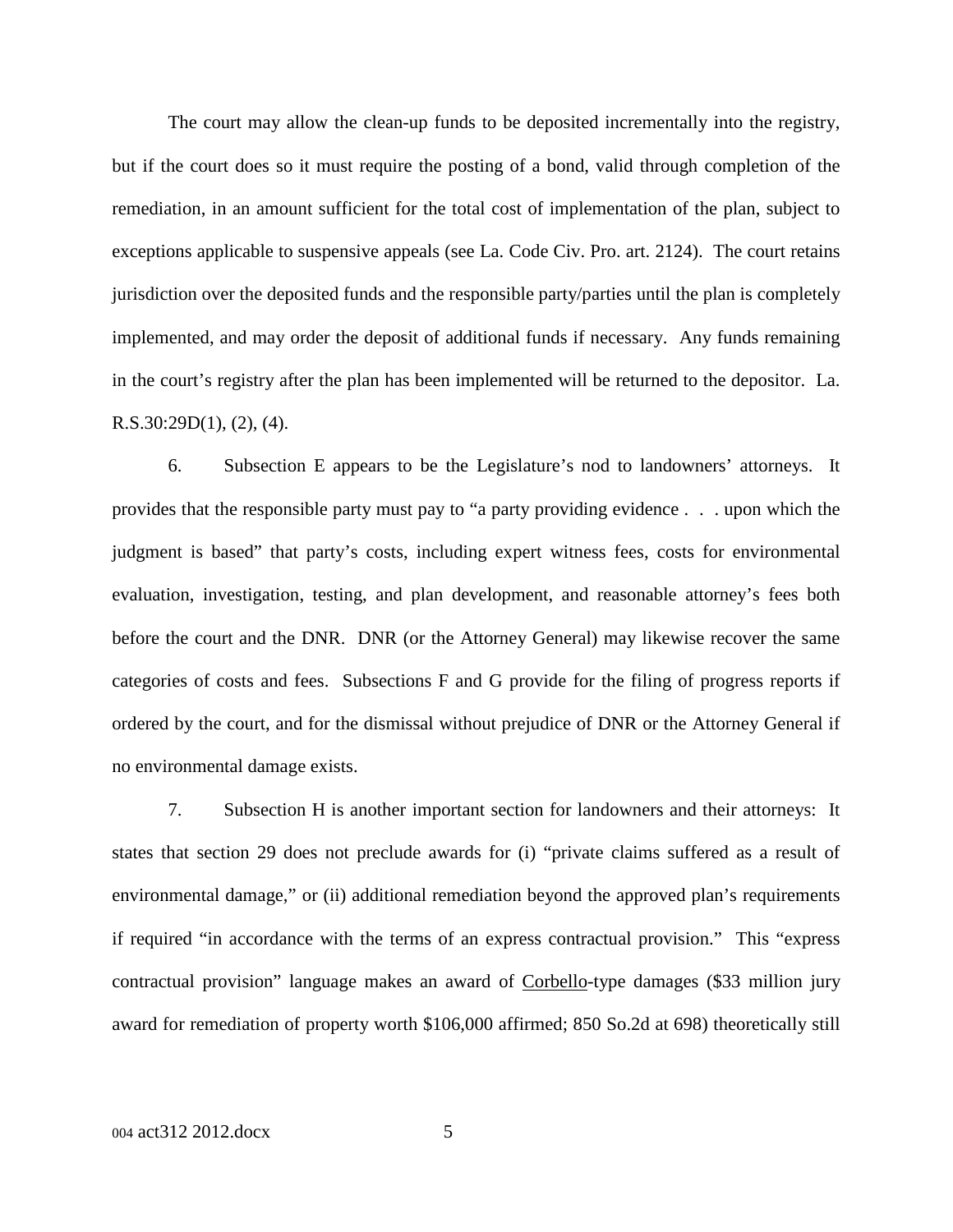available despite Act 312, where the mineral lease imposes remediation standards beyond those required by Statewide Order 29-B.

8. Subsection I of newly enacted section 29 defines the terms used in the statute. Subsection J addresses settlements, which are subject to court approval following notice to and opportunity for comment by DNR and the Attorney General, regardless whether either has intervened. The court holds a hearing, and if it orders remediation it will not approve the settlement until the funds are deposited into the court's registry. If the settlement (i) is for a "minimal amount," and (ii) will not dispose of the entire litigation, the court can waive the requirements of subsection J. In cases where DNR or the Attorney General has intervened, the agency may recover from the settling defendants all the costs the agency has incurred.

The other changes effected by Act 312 on Title 30 of the Revised Statutes are the enactment of section 29.1; incidental changes in the definitions used in section 82; and amendments to sections 89.1 and 2015.1. The newly enacted section 29.1 requires a mineral lessee or operator who performs environmental testing to share the test results with the landowner, regardless whether the landowner has filed suit. Lessees, operators and landowners who perform such tests must also provide the results to DNR.

Section 89.1, which in its pre-Act 312 form granted oil companies who settled with or paid judgments to landowners a credit against subsequent regulatory enforcement actions, now extends such credit only to the extent that the judgment or settlement moneys were actually used for site restoration (to Statewide Order 29-B standards) or assessment. And section 2015.1, the earlier enacted "Corbello statute" which governs usable groundwater damage claims the way that section 29 now governs environmental contamination claims, has been amended to delete any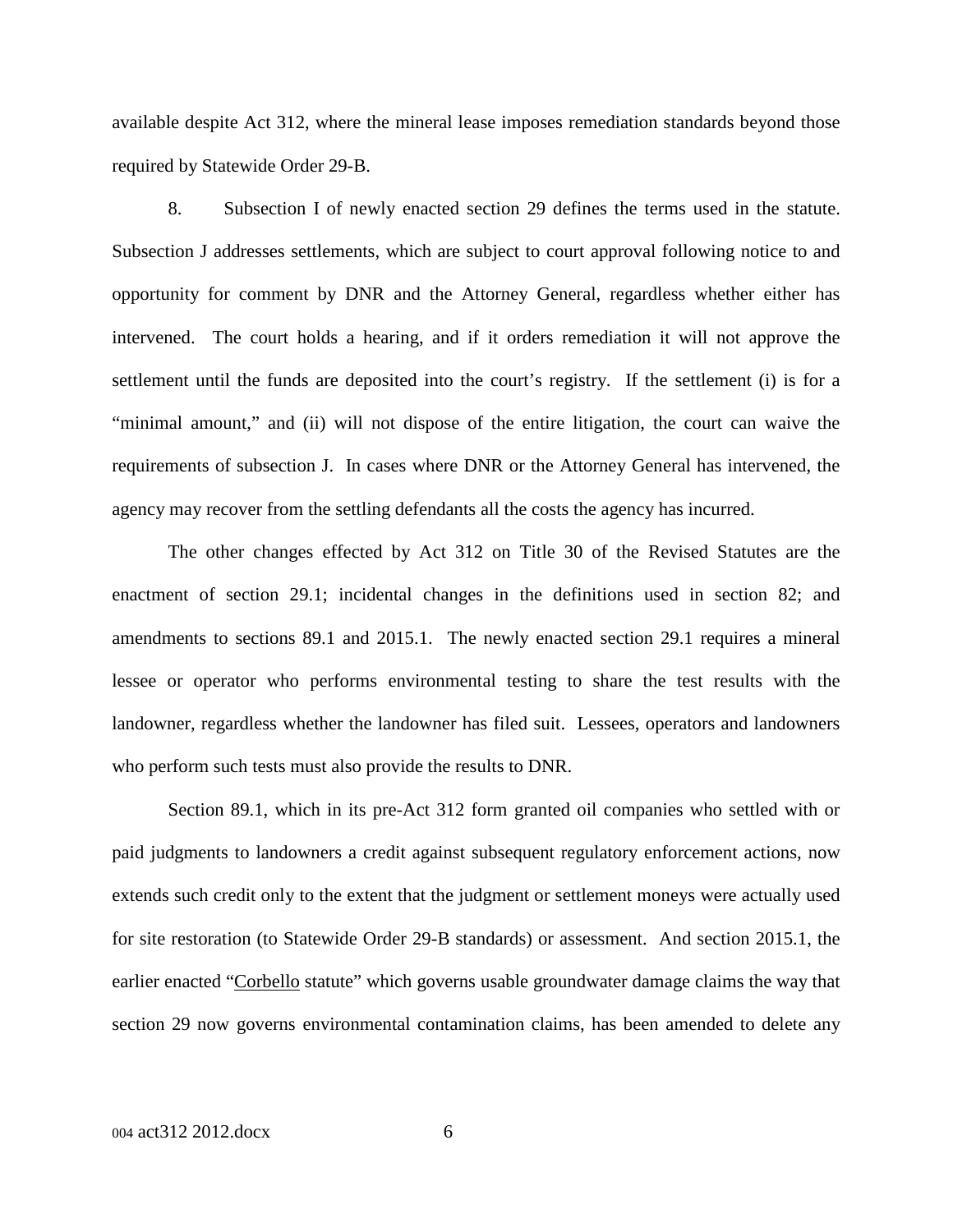references to DNR, making the Louisiana Department of Environmental Quality ("DEQ") the sole responsible agency for usable groundwater issues.

#### B. Amendments to Statewide Order No. 29-B

In April 2007 DNR promulgated regulations governing its consideration of evaluation or remediation plans submitted pursuant to new La. R.S. 30:29. The regulations are codified as a new part of Statewide Order No. 29-B, La. Admin. Code 43.XIX, Chapter 6.

DNR's first step in its consideration of plans will be a Commissioner's conference, at which the Commissioner of Conservation or a hearing officer will preside. All "responsible parties" as defined in R.S. 30:29 must participate in the conference; "litigation parties," defined in the new regulation as parties to the lawsuit who are not responsible parties, may but are not required to participate. At the conference hearing dates and prehearing dates, including those for the exchange of technical data, plans and witness and exhibit lists, will be fixed. La. Admin. Code 43:XIX.601.

Sections 609 and 611 set forth the general and specific requirements, respectively, for plans submitted to DNR. Copies of course must be submitted to all other parties, and all sampling and testing must have been done in conformity with Statewide Order No. 29-B's requirements. The full vertical and horizontal extent of contaminant plumes must be delinated. Plans also must contain a chronological work schedule, an itemized cost basis for each event in the schedule, and a certification from a Louisiana-licensed attorney that, to the best of knowledge, information and belief, the plan "is true and correct and is based on scientific data that has been obtained in a manner compliant with all applicable regulations." Id. sections 609, 611.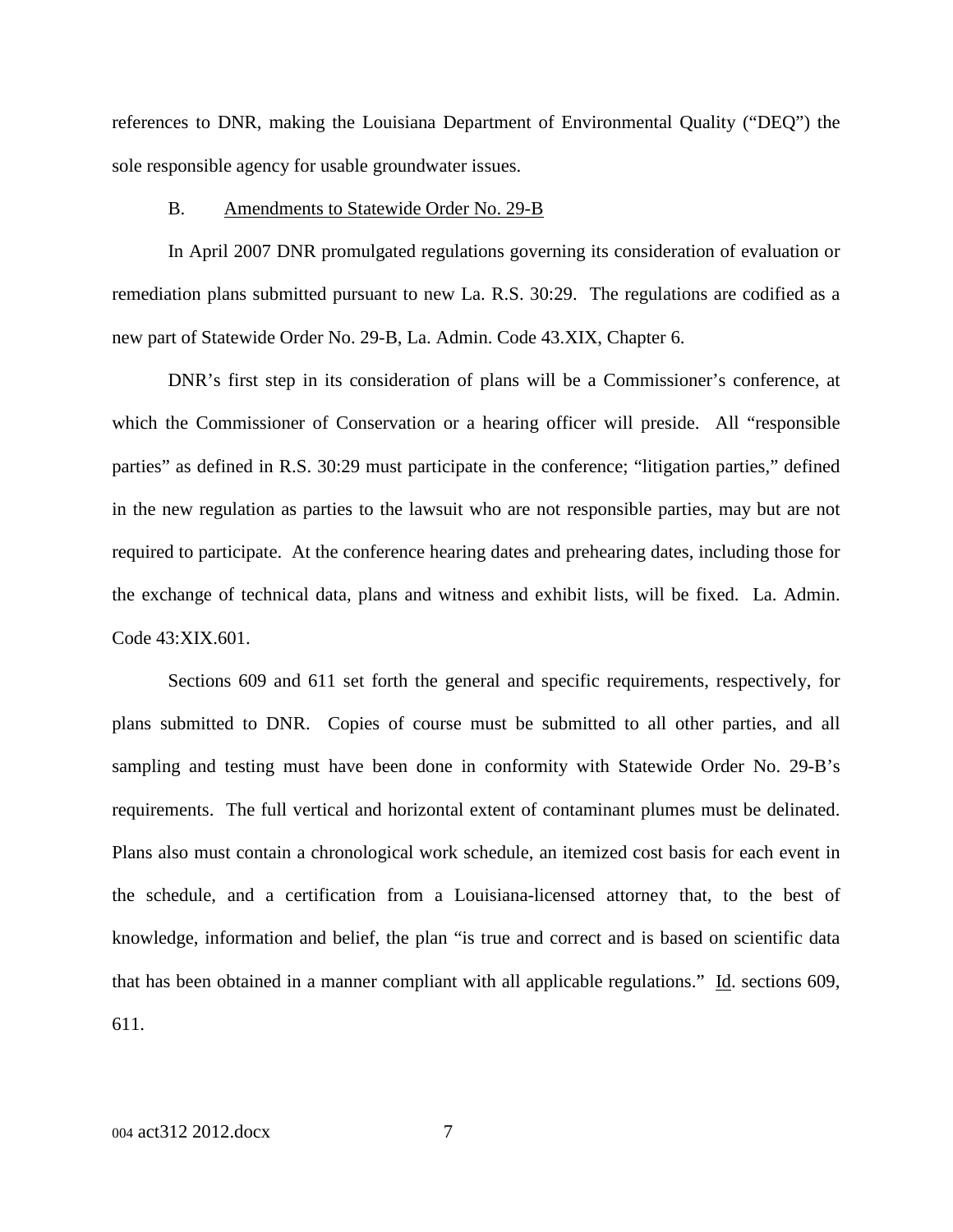Section 613 allows the filing of comments and responses to plans; these also must be copied to all of the parties. According to section 617, all technical data "regarding" (which must mean "supporting," see discussion of section 621 below) filed plans, comments or responses must be provided to all parties at the cost of the proponent of the plan, comment or response. Citation references to technical data that have already been provided must be specific, and source references for the data must also be provided.

Section 619 contemplates revisions of plans, comments and responses, and requires that such revisions be copied on all parties, along with any supporting technical data. Section 621 mandates that "[a]ll technical data available" to a proponent of a filed plan, comment or response be disclosed to all parties at that time or earlier, "regardless whether such technical data is used or referenced in such plan, comment or response." Id. para. A (emphasis added). In addition "new" technical data that has "become[] available" to a party must also "be made available immediately to all [other] parties," id. para. B.

The Commissioner publishes legal notice of a scheduled hearing in the official state journal. Responsible parties must also provide notice of the hearing in three ways: by posting a copy of the legal notice and a plat "in a prominent place in the area affected"; by publishing a copy of the legal notice at least fifteen days before the hearing in a newspaper published in the affected area; and by mailing copies of the legal notice to all parties. If at the hearing a continuance to a specific date, time and place is announced by the hearing officer, no further posting, publishing and mailing of the continued hearing is required. For all other continued hearings the three-part notice procedure must be repeated. Id. section 633.

At the hearing (which may be conducted by a Louisiana-licensed attorney appointed as hearing officer by the Commissioner, id. section 623), the responsible party/parties go first,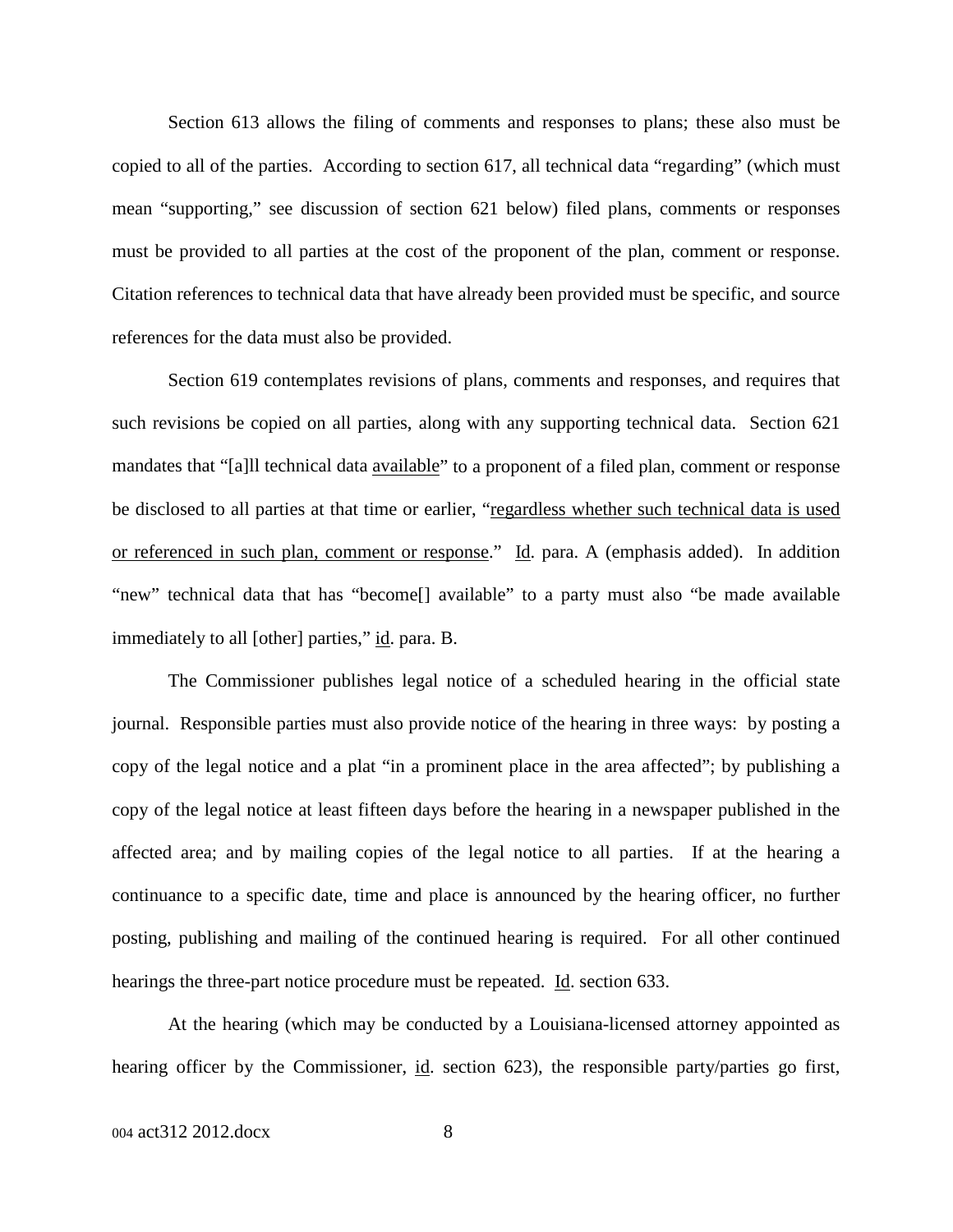presenting "the entire scientific, technical or other basis of their plan or plan(s)." Id. section 635A. Litigation parties who support a responsible party's plan go second and must make the same presentation. Other litigation parties, making the same full presentations, proceed next in the following order: first, those who have submitted plans; next, those who have filed comments in opposition to a responsible party's plan; lastly, those who have filed comments in support of a litigation party's plan.

After all of these presentations comes rebuttal evidence, first by the responsible parties, then by litigation parties. All rebuttal testimony "shall be strictly limited to a refutation of the matters covered by the opponents." Id. section 635F. Subsection G of section 635, addressing cross-examination, limits the topics of same to testimony and exhibits already in evidence, and the witnesses' credibility. The subsection also requires that "[m]atters peculiarly within the knowledge of the cross-examiner or his witnesses" must be presented on direct examination, preventing their use for the first time on cross-examination to surprise a witness. It is hard to think of any matters that would be "peculiarly within the knowledge" of a single party at this stage, given the previous filing of witness and exhibit lists pursuant to section 607A and the mandatory disclosure by all parties of all known technical data, pursuant to section 621A and B. Subsection H allows opening and closing statements.

Within sixty days of the conclusion of the hearing (or within such longer time as the court may allow), the Commissioner will approve one of the submitted plans or structure his own, in either case issuing written reasons for his decisions. Id. section 627. No request for a rehearing by the Commissioner is permitted, id. section 629, but neither is a rehearing needed, as the parties are all headed back to court, where pursuant to La. R.S. 30:29C(5) they may attempt to persuade the judge that the Commissioner's approved plan is not the most feasible one.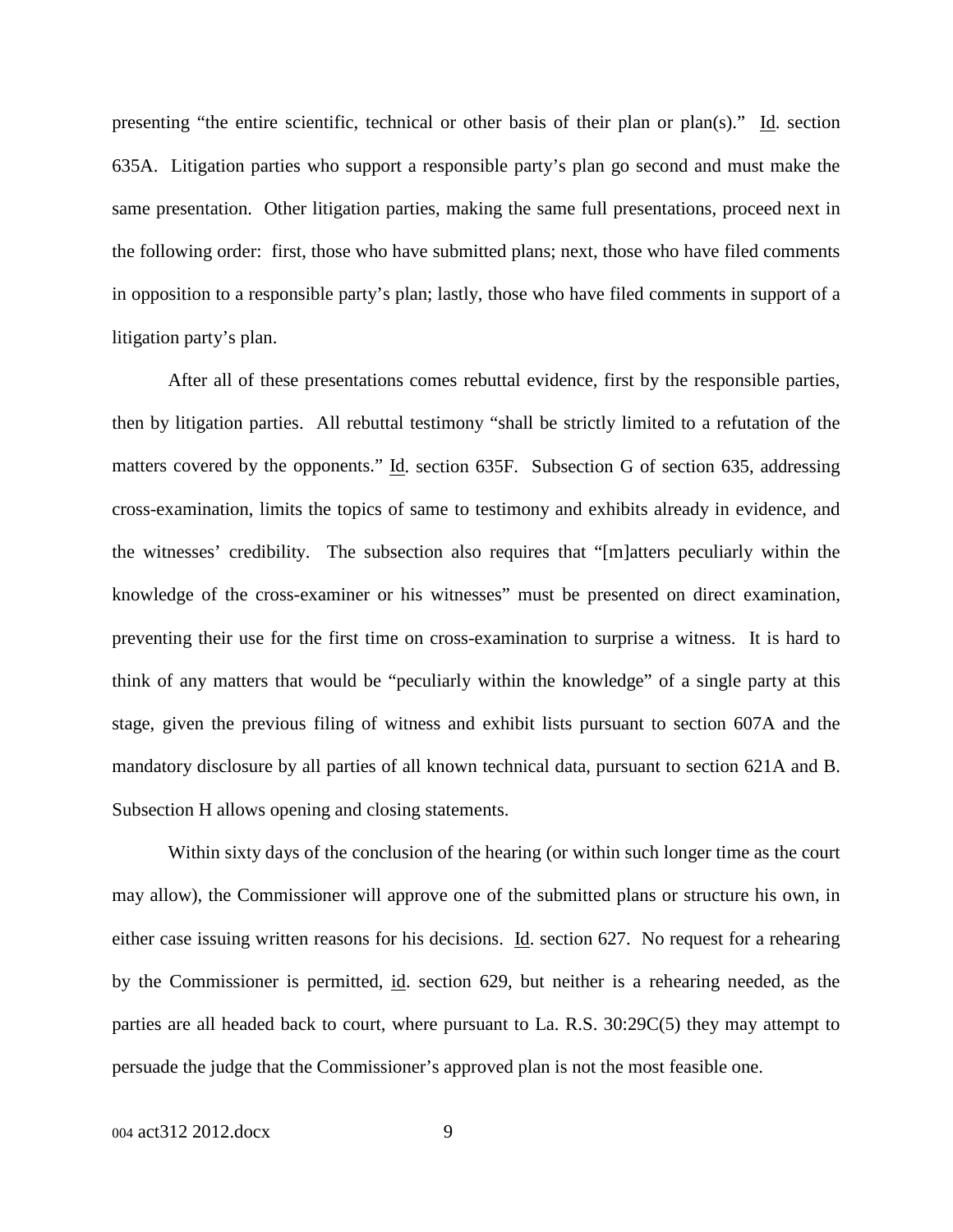#### II. ACT 312 IN THE COURTS

#### A. Private Claims and Higher Standards

The two-forum procedure set forth in new La. R.S. 30:29 and in new Chapter 6 of Statewide Order 29-B guides the development and implementation of plans to address "the contamination that resulted in the environmental damage." La. R.S. 30:29C(1). Will the cleanup of this contamination—the repair of the environmental damage—pursuant to the plan, which will adhere to Statewide Order 29-B standards, be all the relief a plaintiff landowner in a legacy lawsuit is entitled to? The answer to this question is no, if the landowner has any "private claims suffered as a result of environmental damage," or if "an express contractual provision" in the mineral lease or elsewhere requires "additional remediation in excess of the requirements of the plan adopted by the court." Id. section 29H.

Examples of "private claims" that would not be redressed by the plan would be stigma damages—the decrease in the market value of the property that might endure even after cleanup—or decreased crop yields or damage to herds attributable to contamination. And an example of an "express contractual provision" requiring remediation beyond Order 29-B standards is the language in the surface lease in Corbello that required the lessee to "reasonably restore the premises as nearly as possible to their present condition" upon termination of the lease. 850 So.2d at 694. These and other conceivable types of damages would not be compensated by a clean-up to regulatory standards.

# B. The All-Important Procedural Question

The raison d'être of Act 312 is the remediation plan promulgated by DNR, after its consideration of competing plans proffered by the landowner and responsible parties. This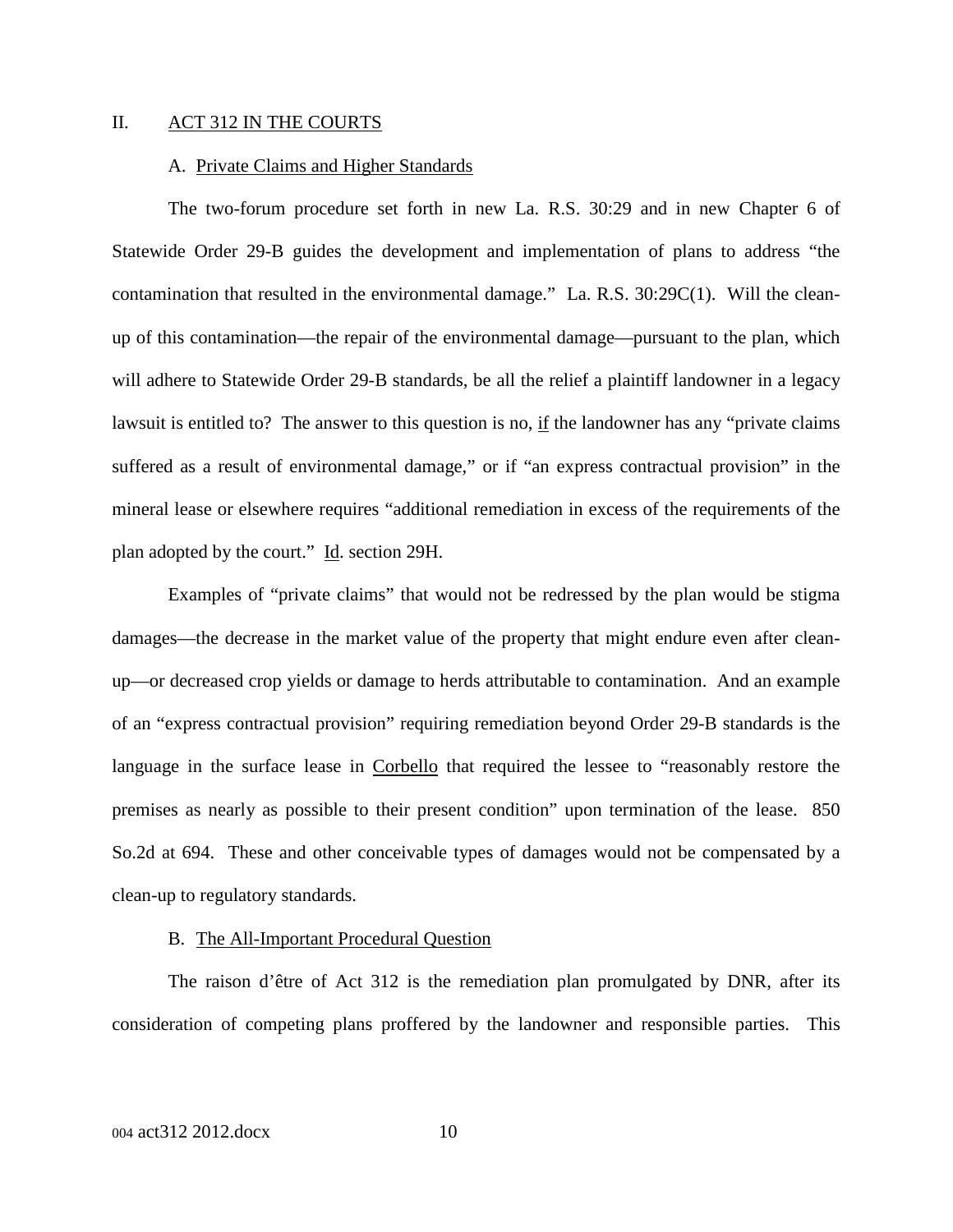remediation plan is the way that DNR, and ultimately the court, carry out the legislative mandate that introduces the substantive portions of the Act:

> [T]he Constitution of Louisiana mandates that the natural resources and the environment of the State, including ground water, are to be protected, conserved and replenished insofar as possible and consistent with the health, safety and welfare of the people. . . . It is the duty of the legislature to set forth procedures to ensure that damage to the environment is remediated to a standard that protects the public interest. To this end, this Section provides the procedure for judicial resolution of claims for environmental damage to property arising from activities subject to the jurisdiction of the Department of Natural Resources, Office of Conversation.

La. R.S. 30:29A.

But at what point in the case will the judicial proceedings be stayed for the development by the DNR of its remediation plan? Predictably, landowners and oil companies have disagreed, in the few reported cases that have addressed the question:

(a) Landowners have argued that the Act, according to their reading of the United States and Louisiana Constitutions and the Louisiana Code of Civil Procedure, must be read to contemplate a single trial of all issues. According to this interpretation, when the jury makes its initial statutorily-mandated determination whether contamination exists and who is responsible for it, it also tries all other issues in the case, including a remediation plan for the property, which will be considered again by the DNR.

(b) Oil companies have argued for a "two trial" procedure. According to this interpretation of the statute, the fact finder (almost always, a jury) early in the case makes the initial, limited determination about the existence of and responsibility for contamination, considering no other issues at that time. The court proceedings are then stayed while the case moves to the DNR, which develops a remediation plan and returns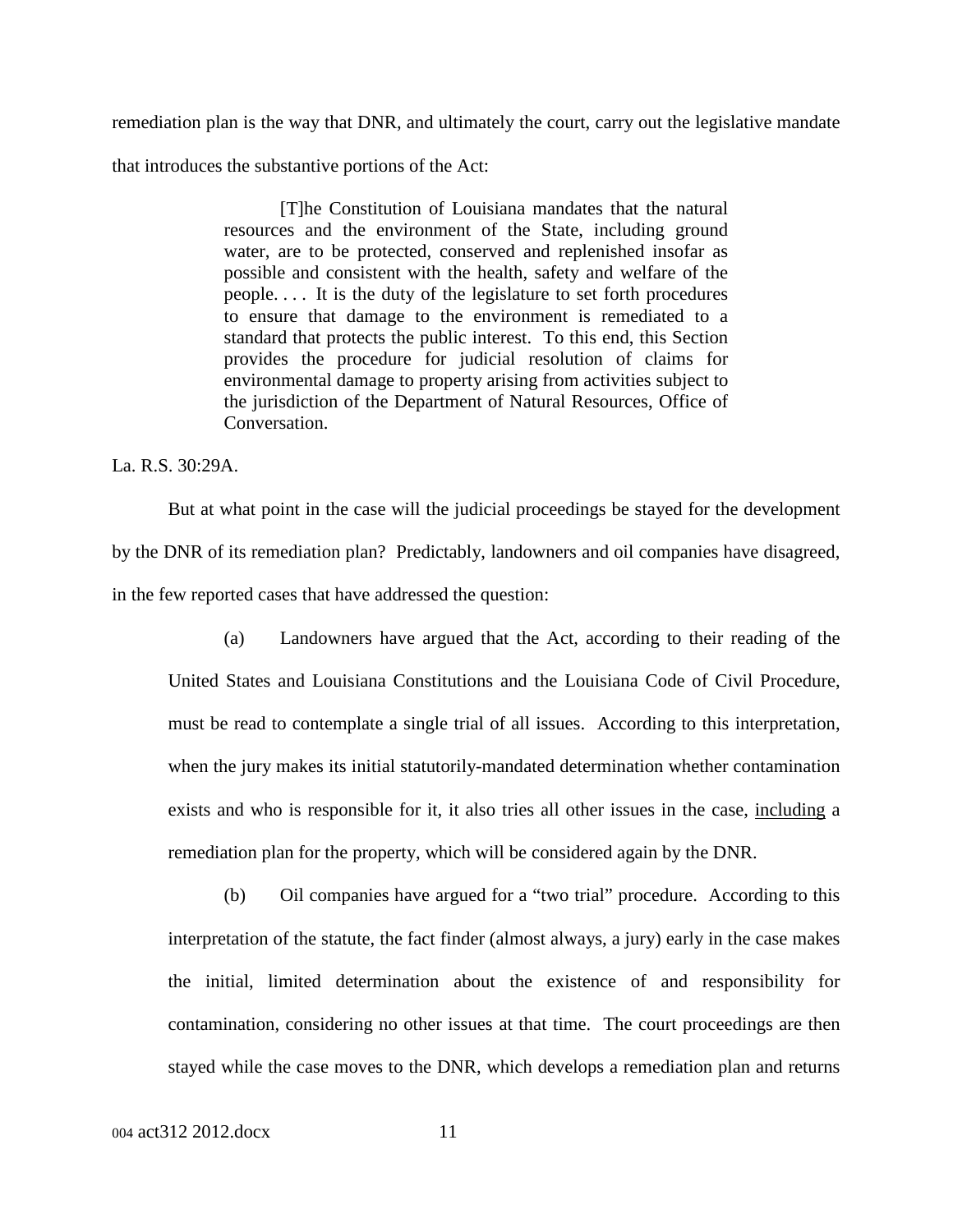it to the court. Then, according to the oil companies' interpretation, the court considers that plan and implements it or another one it finds more feasible, and the jury tries any remaining issues.

Both of these approaches have raised questions. The landowners' position has the jury deciding on a remediation plan, and rendering an award for same, before the DNR decides upon its own remediation plan and its cost. Why should the same issue be decided twice by different decision-makers in the same case? The answer is obvious. One may expect that almost always, a jury's award for remediation will be far higher than the cost of a DNR-sanctioned plan. The difference would go into the landowners' pockets.

Oil company defendants, alarmed by the prospect of more Corbello-sized jury awards for remediation, want the development of a remediation plan entirely removed from the jury's consideration. The "two trial" procedure they argue for accomplishes this, but must be considered in the context of the district courts' original jurisdiction over all civil matters pursuant to article V, section 16 of the Louisiana Constitution, and the requirement of La. Code Civ. Pro. art. 1736 that "[t]he trial of all issues for which a jury trial has been requested shall be by jury, [and] there shall be but one trial." (Emphasis added.)

This argument about how to try an environmental contamination lawsuit subject to Act 312 has played out in only a few cases. The stakes are high.

# C. Duplantier Family Partnership v. B.P. Amoco

In Duplantier Family Partnership v. B.P. Amoco, La. App. 4th Cir. No. 2007-C-0293 (unpublished opinion), the defendant oil companies, following the enactment of Act 312, moved that the trial court amend its case management order in order to direct that (i) the jury first make a limited determination whether contamination existed, and if so, who were the responsible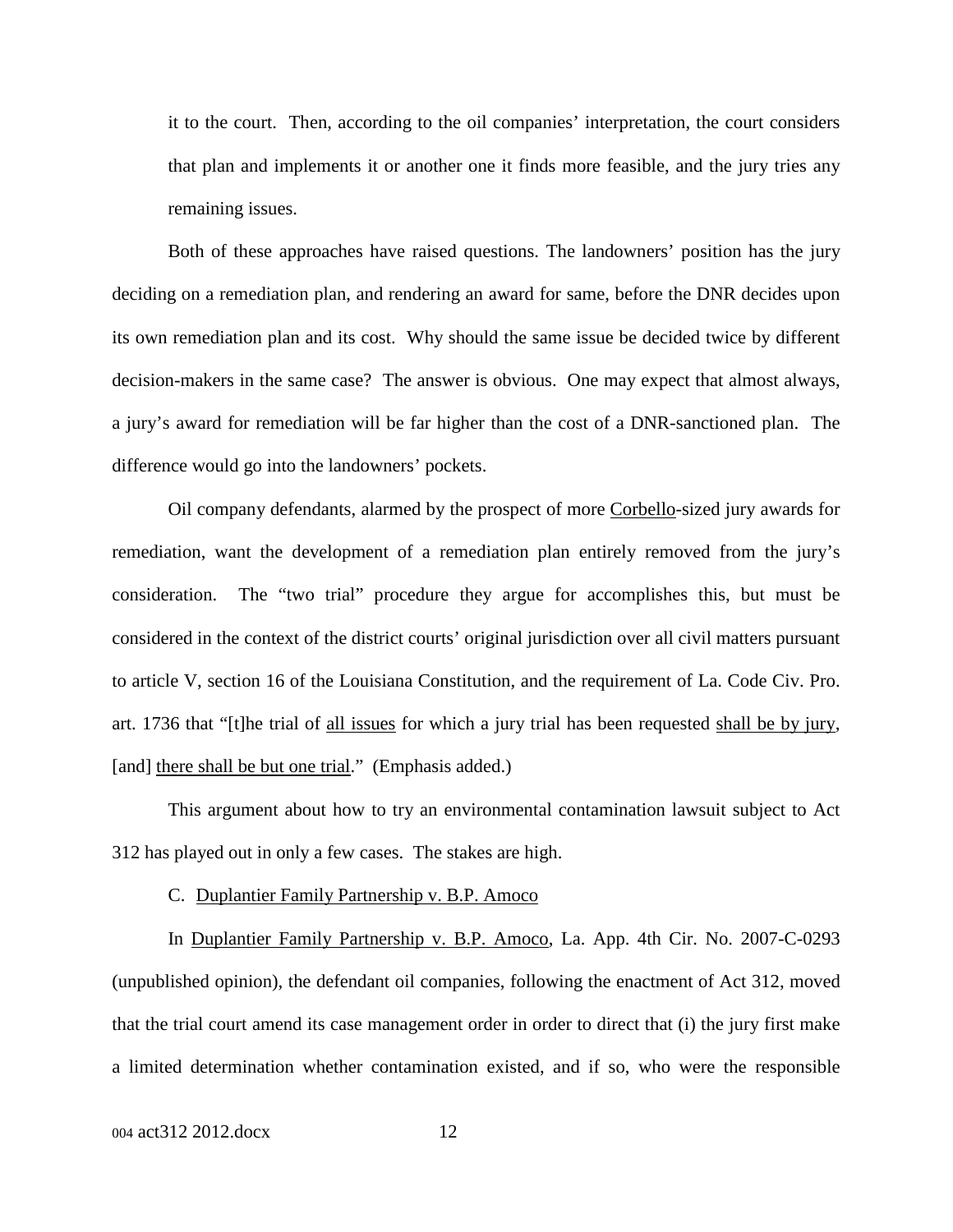parties; (ii) DNR thereupon conduct its proceeding, out of which an agency-sanctioned remediation plan would emerge; and (iii) the court thereupon consider that plan and adopt it or another, and try any remaining claims. The landowners opposed the oil companies' motion, arguing that La. Code Civ. Pro. art. 1736 mandated a single trial unless all parties consented otherwise, and they would not so consent, and that the proposed multi-step procedure would apply Act 312 in violation of the grant of original jurisdiction over all civil matters to the district courts by article V, section 16 of the Louisiana Constitution.

The trial court amended the case management order as requested by the defendants, and the landowners then sought supervisory writs from the Louisiana Fourth Circuit Court of Appeal. According to the landowners, "Act 312 had no effect whatsoever on the total amount of damages payable by the defendants under private law. Such damages must be determined at the 'one trial' permitted under La. Civ. Code art. 1736." Duplantier landowners' writ application, at 6-7 (emphasis in original). They argued that at the initial determination by the jury of the existence of contamination and the identities of responsible parties, La. R.S. 30:29C(1), all other issues should also be tried.

On May 16, 2007 the court of appeal granted the landowners' writ application, and in a 4-1 decision reversed the trial court's order. Observing that there was no jurisprudence interpreting the statute, the court of appeal extensively quoted dicta from Corbello, 850 So.2d 686, at 694-95, 699, and found that "[t]he dicta in Corbello suggests that all claims, both tort and contractual, should be considered at the same time in order to determine the full extent of damages owed to the property owner." The court of appeal also found that judicial efficiency and avoidance of piecemeal litigation made "one trial of all issues . . . the most plausible interpretation of the statute." Duplantier writ application decision, at 9. The oil company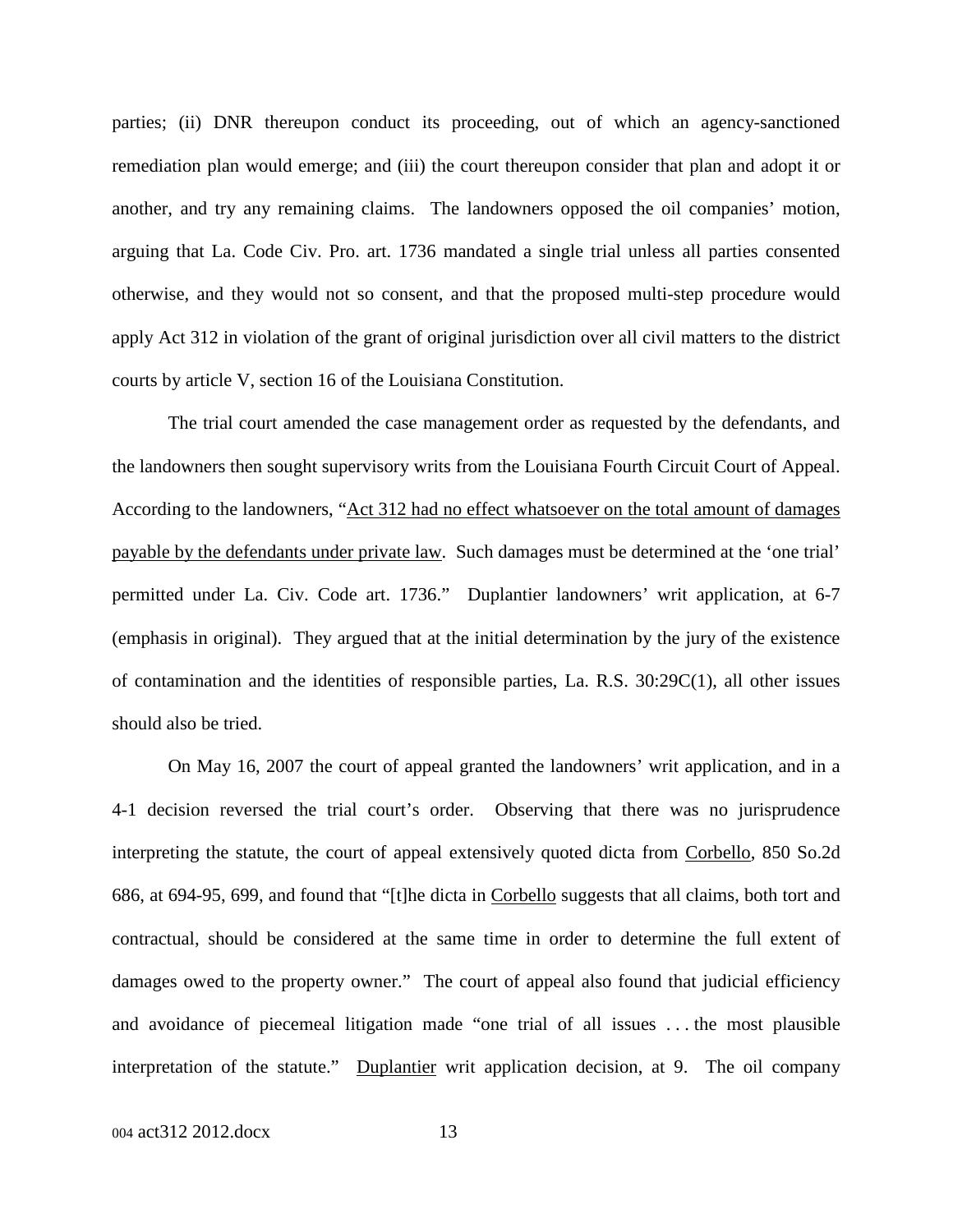defendants sought supervisory writs from the Louisiana Supreme Court, but their application was denied on September 28, 2007. Duplantier Family Partnership v. B.P. Amoco, 964 So.2d 367 (La. 2007).

#### D. Germany v. ConocoPhillips

Another case featuring the same procedural issue addressed in Duplantier is Germany v. ConocoPhillips Co., 980 So.2d 101 (La. App. 3d Cir.), writ denied as not timely filed, 992 So.2d 960 (La. 2008). In Germany, the defendant oil companies filed motions in limine to establish that a two-forum procedure was required under Act 312 in order to resolve the landowner's claim. The district court denied the oil companies' motions, ordering that a single trial of all issues be conducted, as the Fourth Court in Duplantier had ordered. The Germany trial court supported its ruling by finding that the principal purpose of La. R.S. 30:29 is not to provide a trial procedure but rather only to restrict the landowner's use of a portion of a remediation award, and that the two-forum procedure would violate La. Code Civ. Pro. art. 1736. The oil company defendants then sought supervisory writs, which the Third Circuit denied in a published opinion.

The Third Circuit's denial of the defendants' supervisory writ application, which affirmed the trial court's decision, squarely sided with the landowners: "[W]e affirm . . . that, pursuant to Act 312 of 2006, there should be a single trial of all issues before the case is referred to the Louisiana Department of Natural Resources (LDNR)." 980 So.2d at 102 (emphasis added). In its reasoning in support of this conclusion, the Third Circuit made no mention of the anomaly of two factfinders deciding the same issue in the same proceeding, and only obliquely addressed what to do with the predictable difference between a jury's award for remediation and the cost of a DNR-promulgated plan:

> We find no indication in the Act that the Legislature intended the procedure to be a deviation from the usual trial

004 act312 2012.docx 14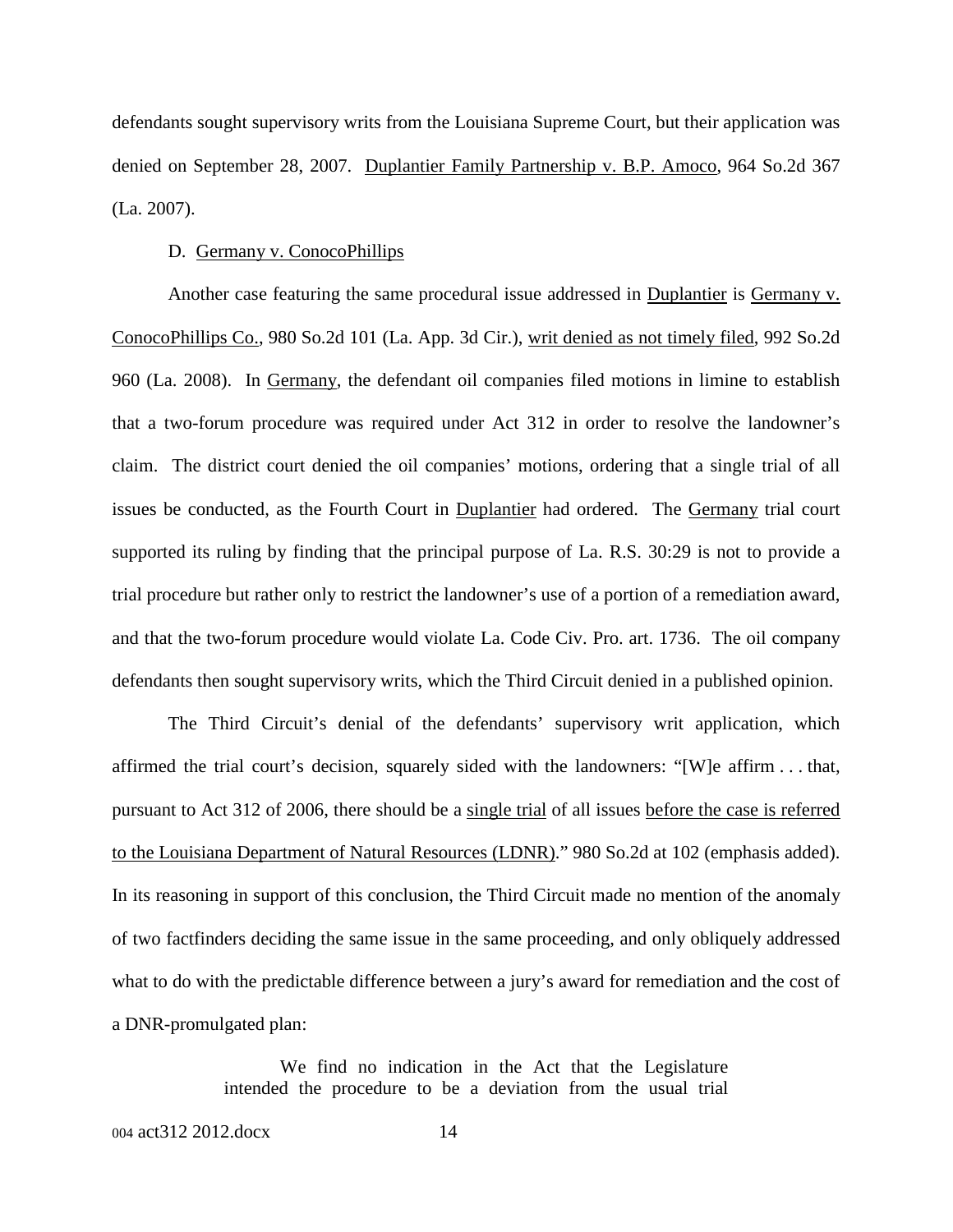procedure where issues of liability and damages are tried in one proceeding. . . .

In our opinion, the Act . . . clarifies that this new judicial procedure for claims . . . does not limit a landowner's recovery to the award determined by the administrative agency, LDNR.

Id. at 103 (emphasis added).

The Duplantier court accepted the landowners' argument that their statutory right to a jury trial in a civil case was unaffected by Act 312, because none of the exceptions to a litigant's right to a jury trial enumerated in La. Code Civ. Pro. art. 1732 applied. Additionally, according to the court, the "two trial" procedure would violate the requirement that "issues of liability and damages must be tried together unless the parties agree to separate proceedings. . . ." 980 So.2d at 103, citing La. Code Civ. Pro. arts. 1562, 1736. The Third Circuit concluded its denial of the oil companies' writ application by expressly adopting the Fourth Circuit's conclusion and reasoning in Duplantier.

# E. Tensas Poppadoc v. Chevron

Hard on the heels of Germany—less than three weeks later—came Tensas Poppadoc, Inc. v. Chevron U.S.A., Inc., 984 So.2d 223 (La. 3d Cir. 2008). The Third Circuit there faced the same issue: whether the jury trial should be held "on the merits of all issues of liability and damages, including remediation, before the case can be referred to [DNR] pursuant to Act 312." Id. at 224. The trial court had answered yes to this question, granting the landowner's motion in limine, and the Third Circuit approvingly quoted the trial court's order and reasons, in full. In soldierly fashion, the trial court had marched through relevant articles in the Code of Civil Procedure to reach a "single trial" conclusion. The trial court had reasoned as follows:

(a) La. Code Civ. Pro. art. 1732 allows for a jury trial except where same is "specifically denied by law."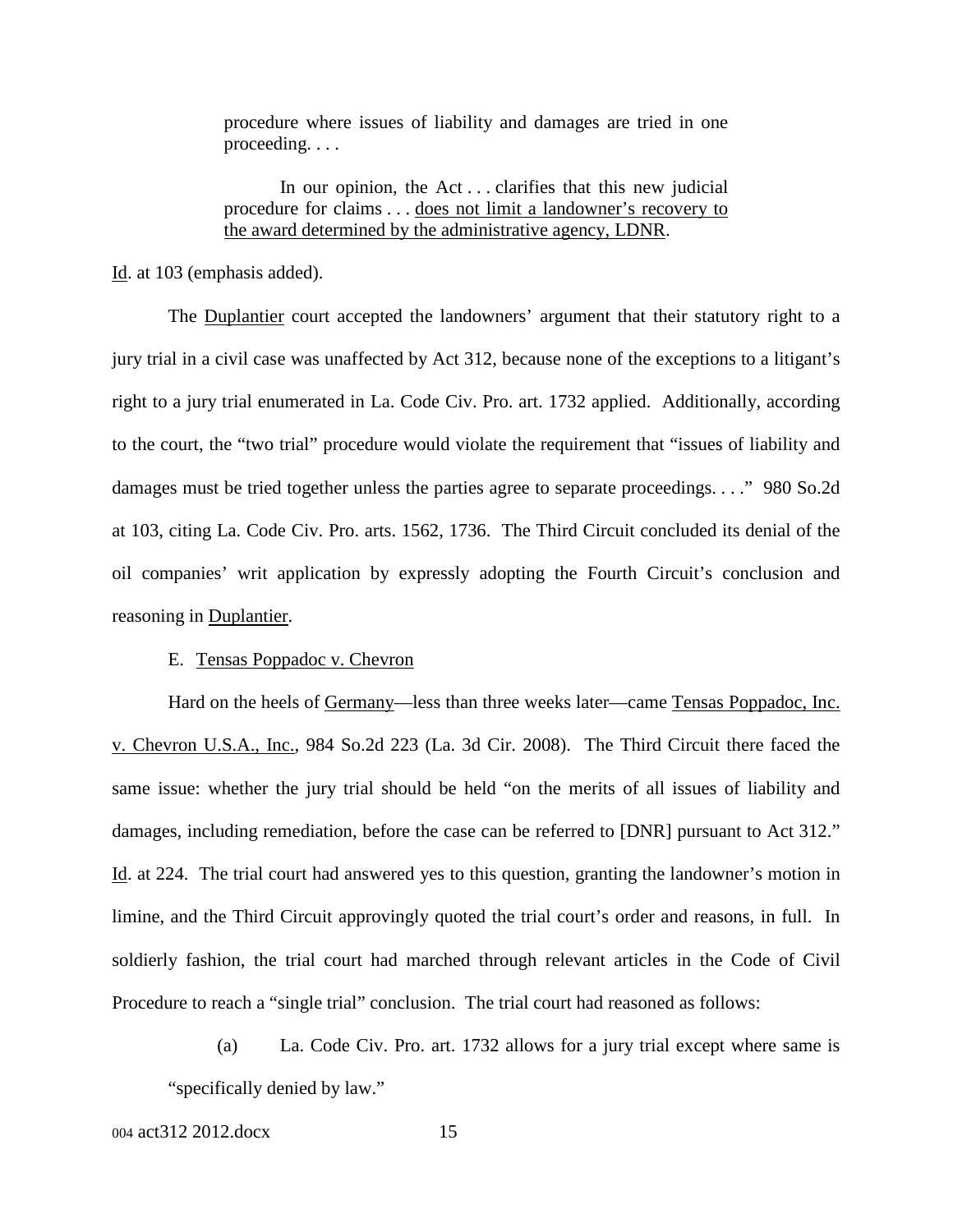(b) La. R.S. 30:29 does not "specifically" deny a jury trial on the threshold issues of the existence of environmental damage and the parties responsible for same.

(c) Pursuant to La. Code Civ. Pro. art. 1736, when a jury trial has been requested, "there shall be but one trial," absent consent of all of the parties.

(d) The plaintiff landowner had not agreed to multiple trials.

(e) Therefore, since La. R.S. 30:29 expressly requires the finder of fact (jury)

to determine the existence of contamination and the identity of the responsible parties before referral of the remediation issue to DNR, "this court must conduct a single trial of all issues before any referral to [DNR]." 984 So.2d at 225.

Citing Duplantier, which had been decided by a different panel just a few weeks earlier, the Third Circuit predictably affirmed the trial court's "single trial" ruling:

> We agree with the trial court that La. R.S. 30:29C provides that referral to LDNR must await a determination by the fact finder on whether environmental damage exists and who are the responsible parties. Since plaintiff has not consented to a bifurcated trial, the jury will not determine whether environmental damage exists until the verdict is rendered at the "one trial" permitted under La. Code Civ. Pro. art. 1736. The overlapping evidence in the two trials proposed by defendants would greatly increase the risk of contradictory findings.

984 So.2d at 229 (emphasis added). As in Germany, therefore, the defendant oil companies' application for supervisory writs was denied.

Back to the trial court went Tensas Poppadoc after the Third Circuit's writ denial, and in due course the case was tried to a jury. The jury rendered a \$1 million verdict against one defendant, Chevron, and absolved all of the other oil company defendants from liability. These defendants submitted to the trial court a final judgment of dismissal conforming to the jury verdict in their favor. But the trial court, at the urging of the landowners, refused to sign a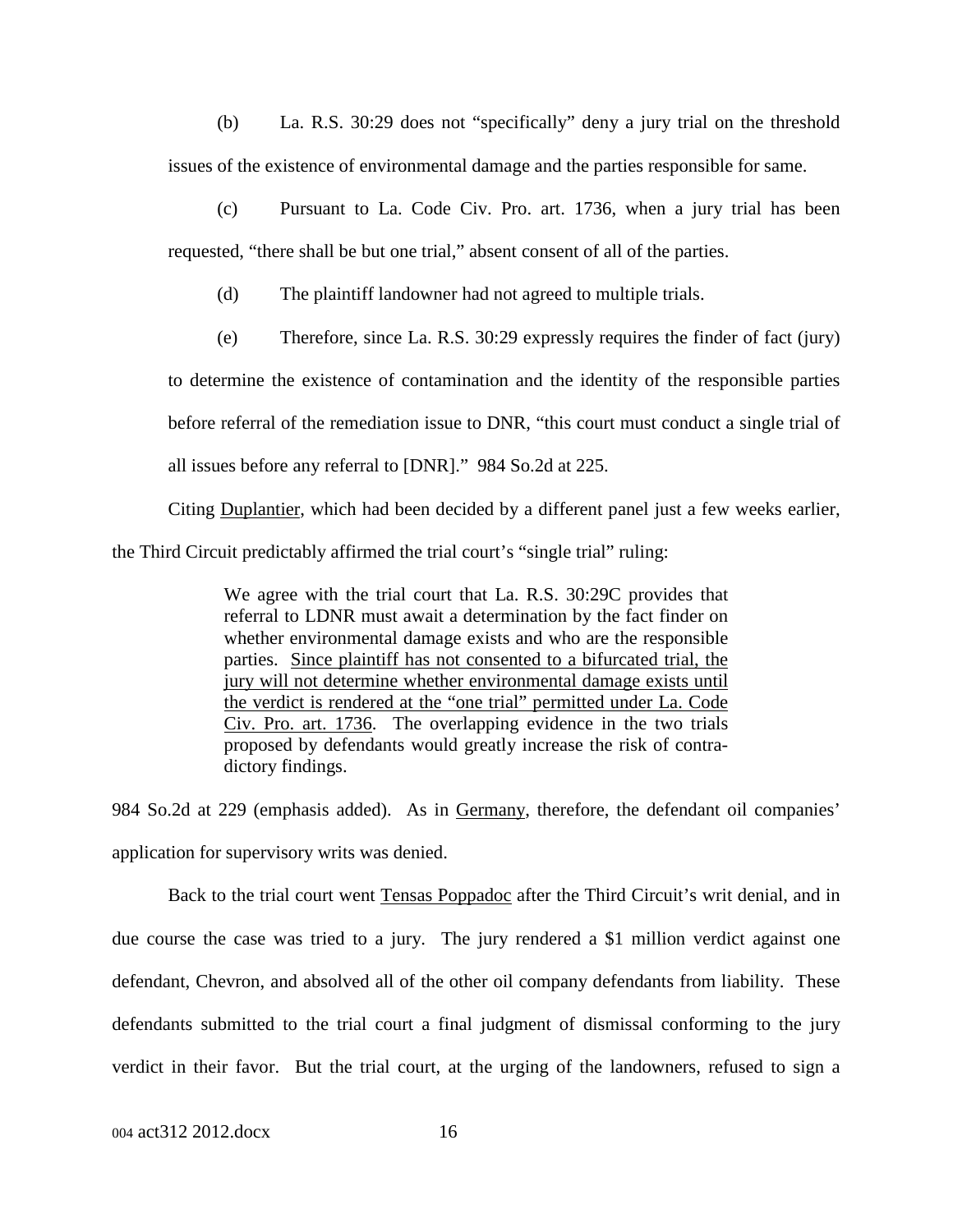judgment of dismissal and instead referred all of the parties to the DNR, on the theory that "La. R.S. 30:29 requires that the matter be sent to the LDNR before any judgment is rendered and . . . only after a remediation plan is approved by the LDNR may the trial court render a judgment." Tensas Poppadoc, Inc. v. Chevron U.S.A., Inc., 10 So.3d 1259, 1261 (La. App. 3d Cir. 2009).

The non-Chevron defendants therefore filed a writ of mandamus with the Third Circuit, complaining of the trial court's refusal to sign a final judgment in their favor in conformity with the jury's verdict. This time, those defendants got a better reception. The Third Circuit cited La. Code Civ. Pro. art. 1916(A), which requires that "the court shall prepare and sign a judgment in accordance with the verdict of the jury within ten days of the rendition of the verdict" (emphasis added), and held that nothing in La. R.S. 30:29 suggested that the Legislature intended for this provision not to apply in oilfield contamination cases. The Third Circuit therefore granted the non-Chevron defendants' writ of mandamus and made it peremptory, ordering the trial court to "prepare and sign [a] partial final judgment with regard to Applicants in accordance with [the] jury's verdict in this matter." Id. at 1264. Thus has the Third Circuit resolved at least one possible problem raised by the "single trial" approach. But other, harder questions remain unanswered.

#### F. Brownell v. Oxy

A federal court has added its voice to the chorus of decisions on the one trial/two trial question. In <u>Brownell Land Co. v. Oxy U.S.A.</u>, Inc., 538 F. Supp. 2d 954 (E.D. La. 2007), the oil company defendant filed a motion in limine, in which it argued for the two-trial interpretation of the statute. In his ruling on the motion, Judge Carl Barbier acknowledged the post-Corbello "perception that contaminated property was the equivalent of a winning lottery ticket for the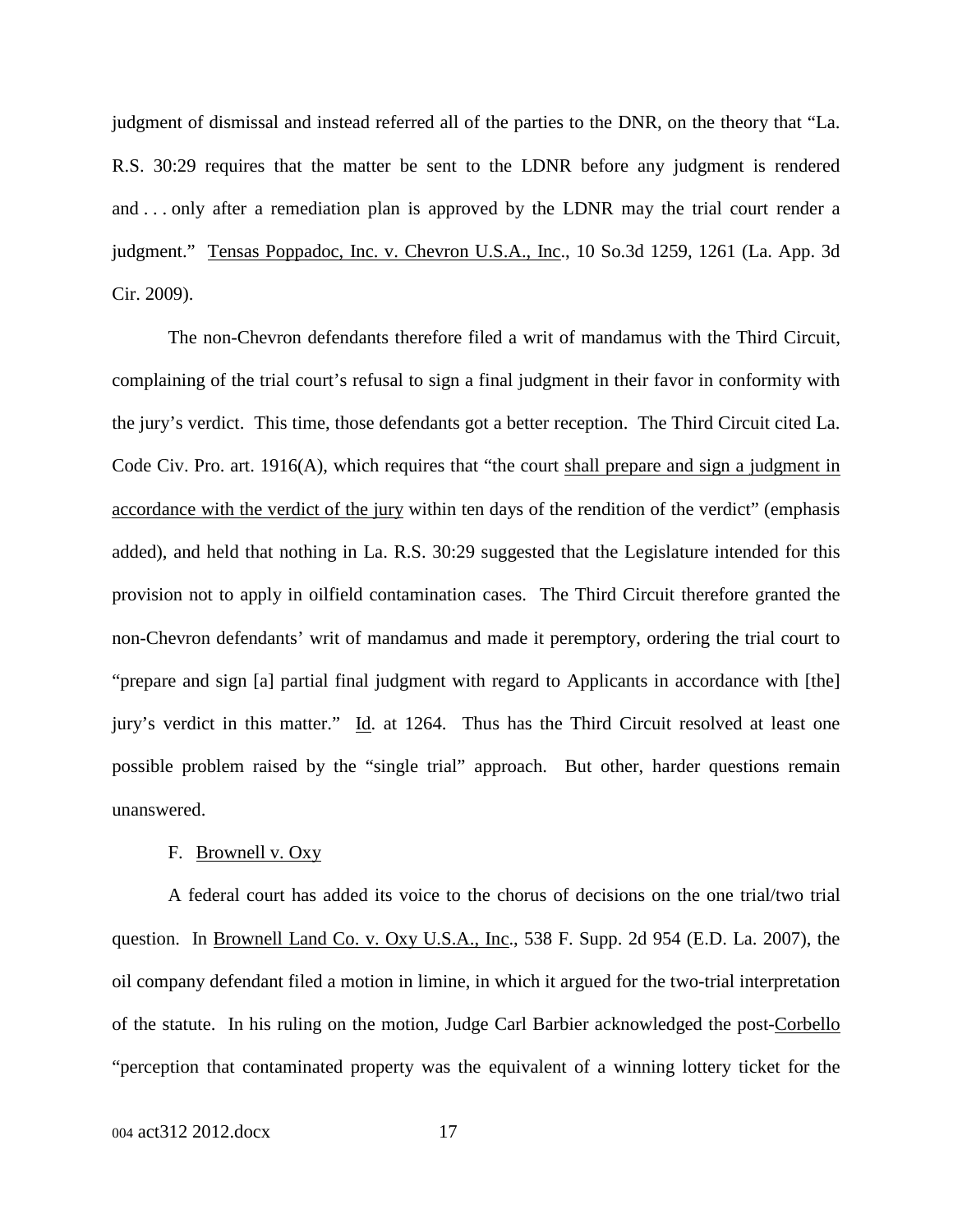landowner." Id. at 956, quoting Pitre, "Legacy Litigation" and Act 312 of 2006, 20 Tul. Envtl. L.J. 347, 348 (2007). Act 312, the court acknowledged, was enacted by the Legislature as part of then Governor Blanco's reform of legacy litigation.

The court begin its analysis by observing that the Louisiana Supreme Court had not issued a final decision on the issue. This required the court to make an "Erie guess" about how the Louisiana Supreme Court would decide the issue if presented with it. For guidance when the state's highest court has not ruled on an issue, a federal court may refer to, but is not strictly bound by, decisions by the state's intermediate courts of appeal. In re Katrina Canal Breaches Litigation, 495 F.3d 191, 206 (5th Cir. 2007).

The district court accordingly examined the unpublished **Duplantier** opinion by the Louisiana Fourth Circuit Court of Appeal, making clear that the Fourth Circuit's decision was not precedent "in the sense that the case is not necessarily controlling on this court or any other court for that matter." 538 F. Supp. 2d at 958 n.3. The Brownell court noted that in Duplantier, the Fourth Circuit had acknowledged that La. R.S. 30:29A is susceptible to two interpretations. This required a search into the Legislature's intent, and the district court ultimately answered the question in this way:

> The issue at hand is whether the Act requires a separate determination of liability and damages. It appears that the purpose of the Act is to ensure that damages actually be used to remediate the land. The Act specifically does not prohibit additional damages. Therefore there is nothing wrong with a jury determination of the amount of the damages. Thereafter DNR will decide (with the court's approval) how much of those damages are to be used for remediation. The Louisiana Fourth Circuit has held that there is no need for a second jury for damages, and there is no reason for this Court to disagree.

Id. at 959 (emphasis added).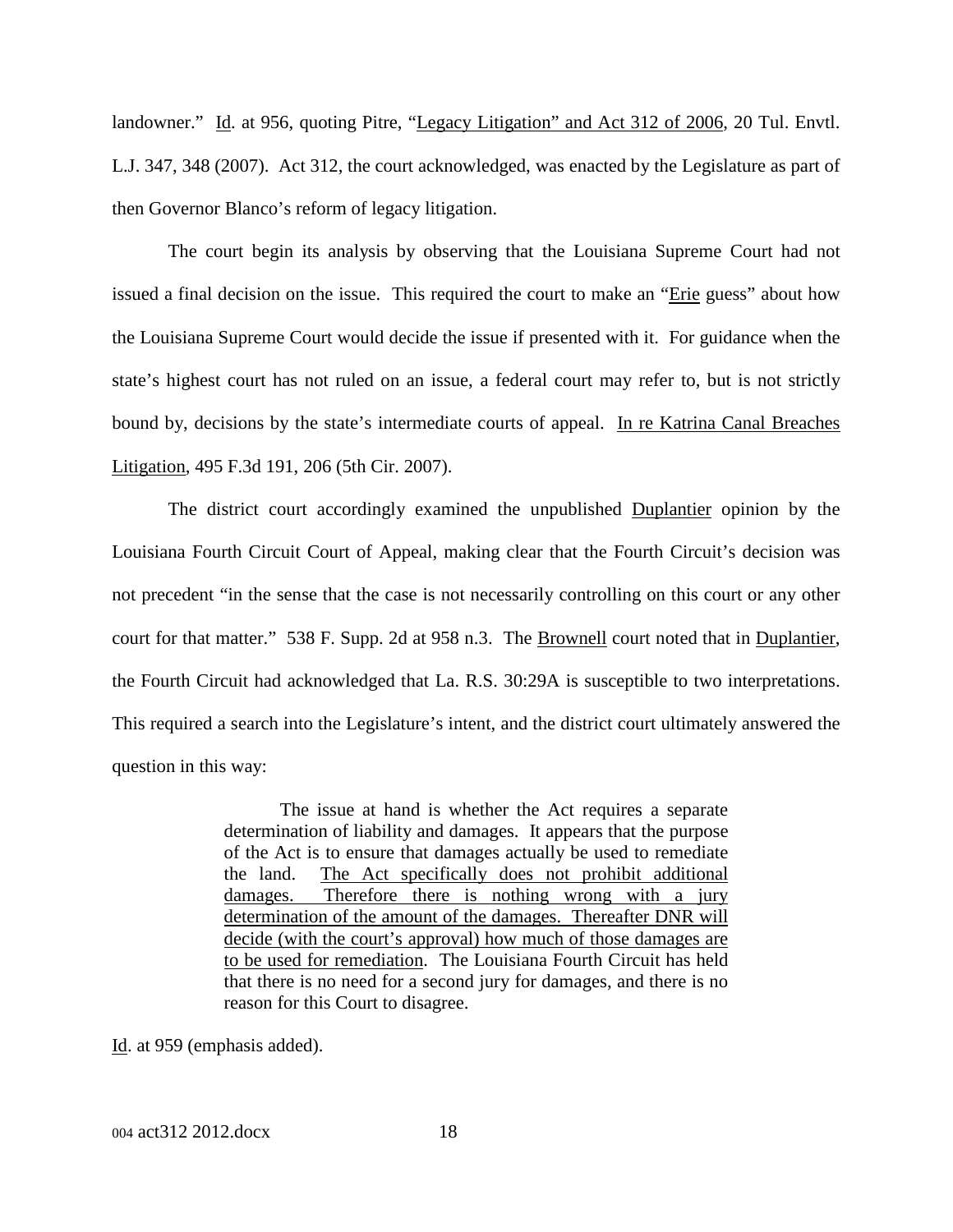#### G. M.J. Farms v. ExxonMobil

Lawyers who represent parties in legacy lawsuits are familiar with M.J. Farms, Ltd. v. ExxonMobil Corp., 998 So.2d 16 (La. 2008), where the Louisiana Supreme Court held that Act 312 is constitutional. Although the Supreme Court did not address the precise question whether the "one trial" or "two trial" procedure (or some third way) should be employed to develop a remediation plan, the court's treatment of the parties' constitutionality arguments indicates how it might decide the issue.

A starting point is the doctrine of "primary jurisdiction." This is a doctrine governing a court's exercise of its discretion to defer to an administrative agency when the agency has concurrent jurisdiction over an issue along with the court:

> The doctrine of "primary jurisdiction" is applicable when a court and a state/governmental agency have concurrent jurisdiction over a claim or a dispute leading to potential conflicts on how such disputes are resolved. In such cases, a court in its discretion may dismiss the claims before it and defer the matter to the agency that has been granted primary jurisdiction over the claims.

Id. at 22 n.6, citing The Daily Advertiser v. Trans-La, 612 So.2d 7 (La. 1993) (distinguishing between primary jurisdiction and exclusive jurisdiction), and Magnolia Coal Terminal v. Phillips Oil Co., 576 So.2d 475 (La. 1991).

The defendants in M.J. Farms cited the primary jurisdiction doctrine as support for their position that Act 312 was constitutional, arguing that the Act did not make substantive changes in the jurisdiction concurrently shared by the courts and DNR's Office of Conservation. According to the defendants, "Act 312 does not expand the existing jurisdiction, but only mandates the involvement of the state agencies for assessment of appropriate damages and remediation plans." 998 So.2d at 25.

004 act312 2012.docx 19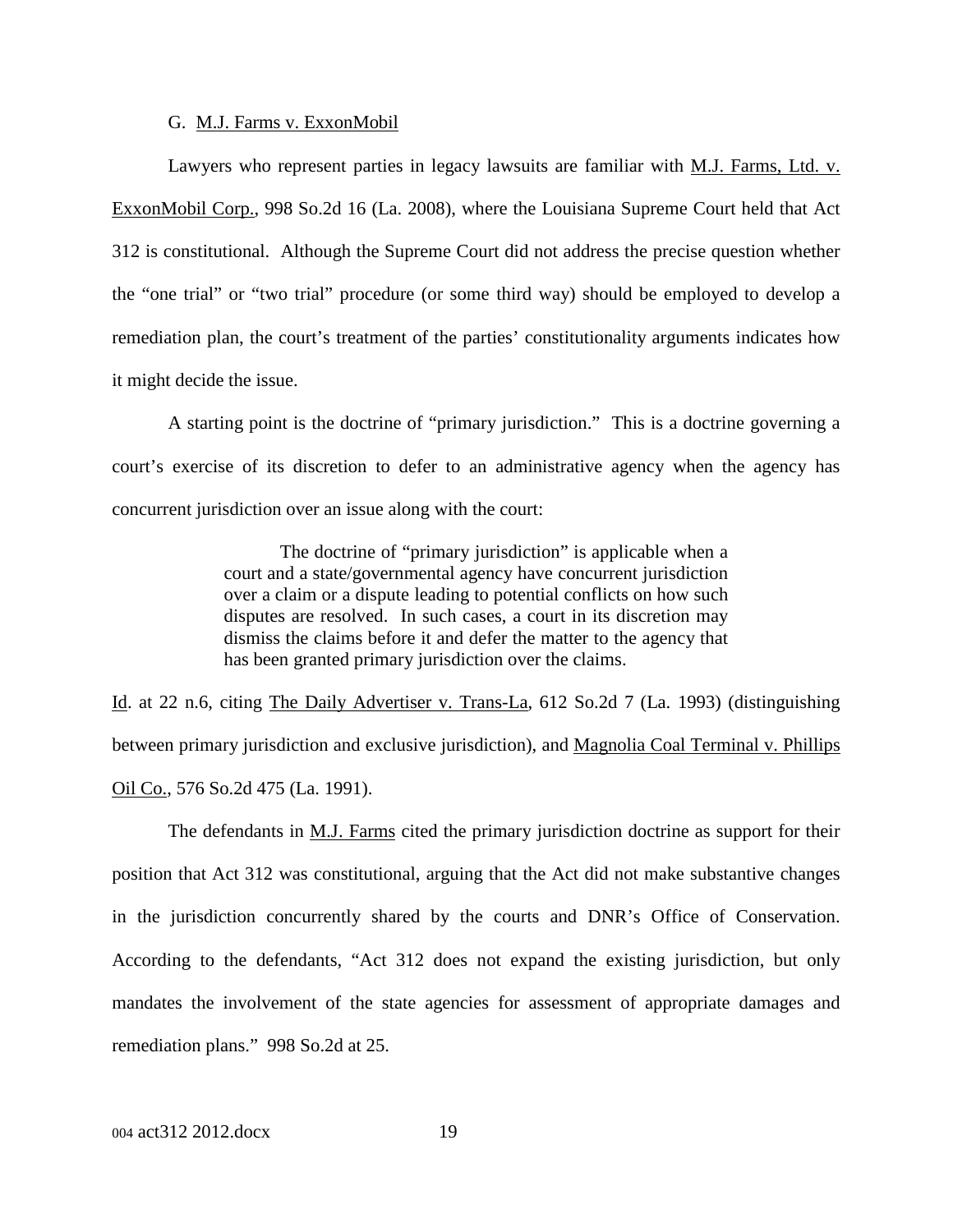The Supreme Court in M.J. Farms ultimately held that Act 312 had not violated the landowners' rights by depriving them of any of their vested property rights. The court pointed out that article I, section 4 of the Louisiana Constitution subjects private rights to "reasonable statutory restrictions and reasonable exercise of the police power," and held that "[t]he provisions of Act 312 represent such reasonable restrictions." 998 So.2d at 35.

Nor, according to the Supreme Court, did Act 312 divest the district courts of their original jurisdiction in contravention of article V, section 16 of the Louisiana Constitution, or deny landowners their right of access to the district courts under article I, section 22. On this second point, the Supreme Court held:

> [T]he Constitutional Convention did not intend to limit the Legislature's ability to restrict causes of action. . . . The access to courts clause does not "prohibit legislative restriction of legal remedies."... Instead, the clause "operates only to provide" remedies which are fashioned by the Legislature."

> Although Act 312 changes the remedy available to M.J. Farms in its efforts to obtain surface restoration of its immovable property, we do not find this denies it access to the courts.

998 So.2d at 37 (emphasis added), quoting Williams v. Kushner, 524 So.2d 191, 196 (La. App. 4th Cir. 1988), amended and aff"d, 549 So.2d 294 (La. 1989).

The doctrine of primary jurisdiction is salutary, in that it recognizes and counsels a court's deference to the expertise of an administrative agency over areas within the agency's jurisdiction. This principle argues in favor of staying the judicial proceedings early in the case, after an initial, limited determination by the jury whether contamination exists and who is responsible for it, so that the DNR can consider and promulgate its remediation plan.

Likewise, the power of the Legislature to restrict causes of action seems to favor the oil companies' "two trial" argument, perhaps with some modifications appropriate to the jury's role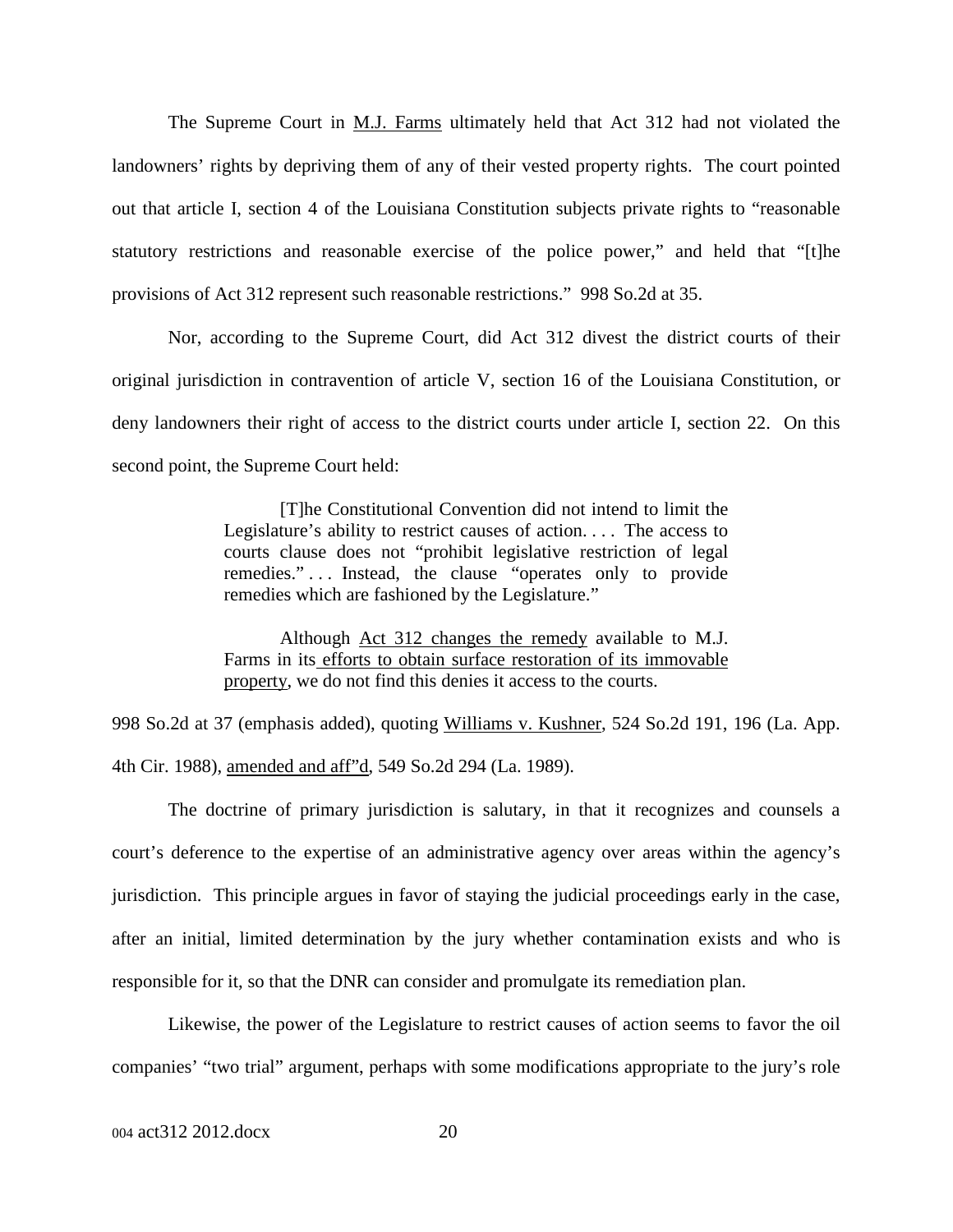in civil trials. The Supreme Court in M.J. Farms expressly recognized the Legislature's power to restrict parties' legal remedies, and characterized a landowner's remediation claim as its effort to "obtain surface restoration of its immovable property," 998 So.2d at 37, not to obtain a large damages award which it could pocket. These aspects of the Supreme Court's reasoning in <u>M.J.</u> Farms provide some support for an argument that the remediation claims should be "tried" first to the DNR, early in the case, before the jury's consideration of the private damage and additional remediation claims.

# H. An Amendment to the Statute?

The issue whether court proceedings should be stayed while DNR conducts hearings and ultimately approves a remediation plan depends upon the interpretation of La. R.S. 30:29C(1), one of the provisions enacted by Act 312. The first sentence of this paragraph now reads as follows:

> $C(1)$ . If at any time during the proceeding a party admits liability for environmental damage or the finder of fact determines that environmental damage exists and determines the party or parties who caused the damage or who are otherwise legally responsible therefor, the court shall order the party or parties who admit responsibility or whom the court finds legally responsible for the damage to develop a plan or submittal for the evaluation or remediation to applicable standards of the contamination that resulted in the environmental damage.

In the author's opinion, any argument about the timing of the referral of the case to DNR would be pretermitted, if paragraph C(1) were amended to replace the quoted sentence with the following (material changes underlined):

> $C(1)$ . At the earliest reasonable time during the proceeding, the finder of fact shall determine two limited issues: (i) whether environmental damage exists and, (ii) if so, which party or parties caused the damage or are otherwise legally responsible therefor. Additionally, a party may admit liability for environmental damage. In either event, after the factfinder's

004 act312 2012.docx 21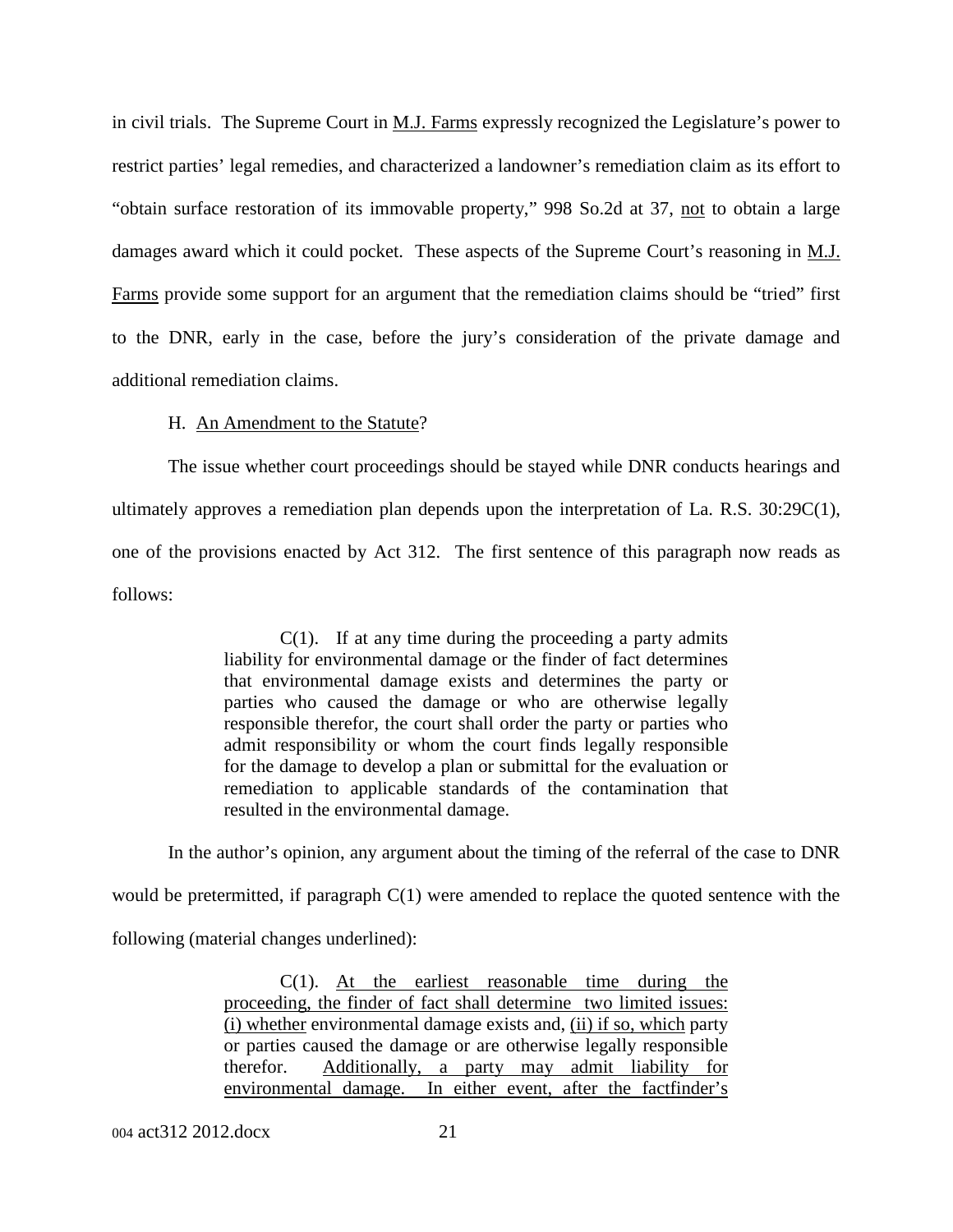limited determination or a party's admission, the court shall immediately stay all further proceedings in the litigation, and shall order the party or parties who admit responsibility or whom the court finds legally responsible for the damage to develop a plan or submittal for the evaluation or remediation to applicable standards of the contamination that resulted in the environmental damage. The stay of proceedings in the litigation shall remain in effect until the court has entered a judgment approving a plan pursuant to paragraph  $C(5)$  of this Section.

If the existing first sentence in section  $29C(1)$  were replaced with these four sentences, there could be no argument about the sequence of events. The finder of fact (jury) would make an initial, limited determination whether environmental contamination exists, and which party or parties were responsible. The court case would then be stayed, while the parties submit remediation plans to DNR, DNR considers them and ultimately approves a plan, and the case then returns to the court for entry of judgment adopting the DNR-approved plan or another plan that the court finds more feasible. Private claims and contractual claims for additional remediation, referred to in section 29H, would not be pursued by a landowner until after all these steps had been completed and the stay had been lifted. The suggested amendment would remedy the Duplantier and Germany paradox: A jury renders a verdict for remediation in excess of the requirements of Rule 29-B; DNR then considers and approves a lower-cost remediation plan that follows Rule 29-B; and the landowner pockets the difference.

This sequence of events, which oil company defendants say is already mandated by the existing language of section 29C(1), ascribes different meanings to the terms "court" and "finder of fact" in the statute, which the author believes mean "judge" and "jury," respectively. But ascribing different meanings to these two terms would cause the remediation issue to be withheld from the jury upon the return of the case to the trial court from the DNR. Landowners would argue that that would usurp their legally protected right to trial by jury.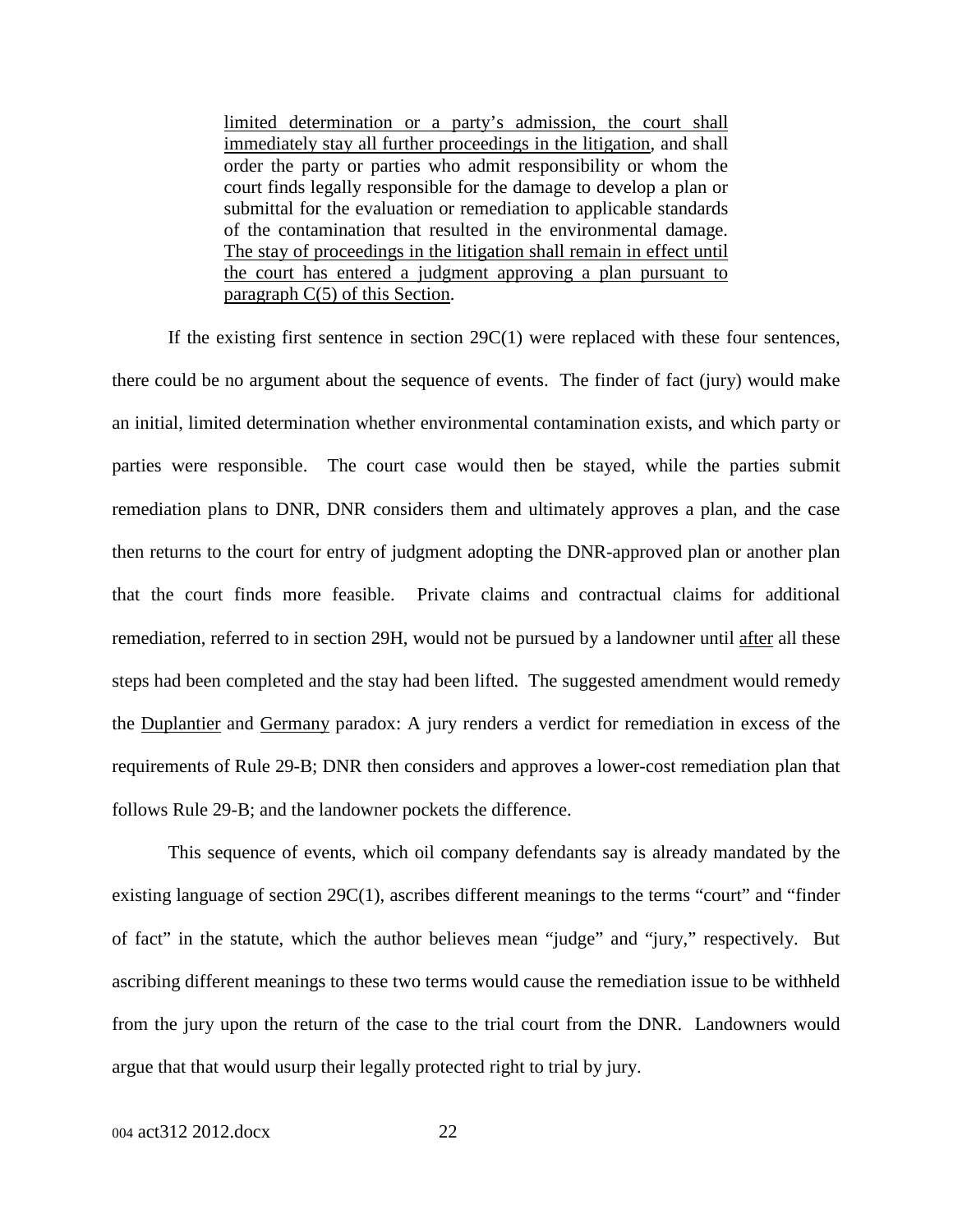It is true that the proffered interpretation, which seems to be the same interpretation advanced by the oil company defendants in Duplantier and Germany, is that the statute has removed decisionmaking power on remediation plans from the jury and has vested same in the DNR and ultimately the judge. Landowners have argued that Louisiana's constitution and statutes limit the Legislature's power to exclude certain civil claims, even those that implicate strong public interests, from a jury's consideration. This argument could be avoided if, when the case returns from the DNR, a full trial on the merits of all claims, including remediation, were to occur. Under this procedure, the DNR-sanctioned plan would be one piece of evidence the factfinder (jury) would consider, along with all other evidence on remediation and other issues.

The landowners' interpretation, advanced and judicially sanctioned in Duplantier and Germany, is that the jury should render a remediation verdict (and a verdict on all other issues) before DNR considers and approves a remediation plan. This approach will not work. If the jury verdict is larger than what DNR ultimately approves, presumably the landowner keeps the difference and the landowner's counsel (in the cynical view, the real party in interest) pockets a large fee. If the jury's remediation verdict is smaller than what DNR ultimately approves, however, the enforceability of DNR's more expensive plan would be suspect. And what would happen if the jury finds that there is some contamination and identifies which producer defendant is responsible, but nonetheless holds that no remediation is necessary? Would the remediation issue still be referred to DNR, which presumably could "reverse" the jury's determination and approve a remediation plan? These issues illustrate why the **Duplantier** and **Germany** holdings are so problematic.